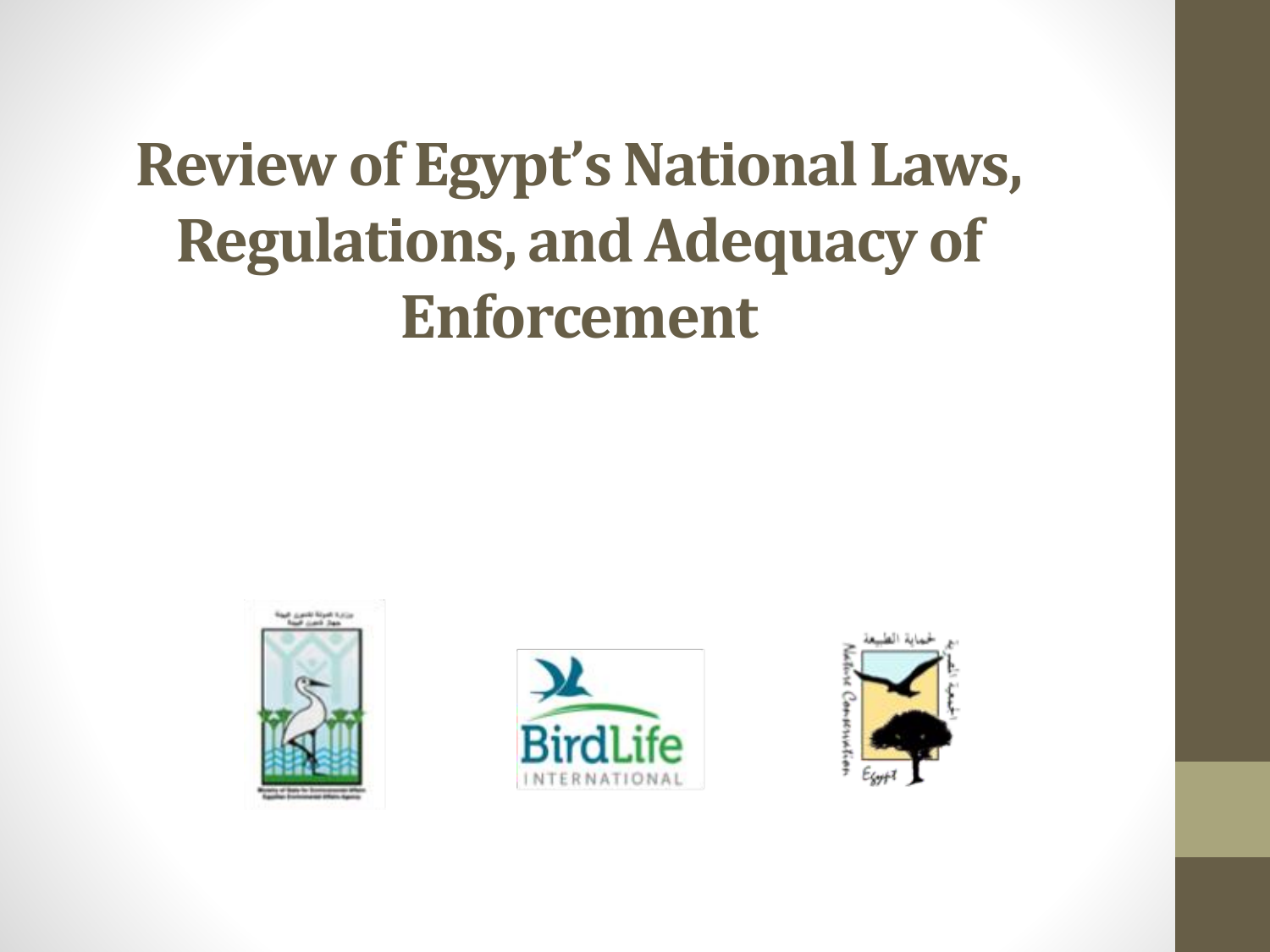#### Aim of the Legal Review

- Comprehensive summary of the currently existent laws and regulations that address bird hunting and trapping in Egypt, including their compatibility with international conventions.
- Then, this legal review will assess the gaps and weaknesses in the enforcement of existent laws and regulations.
- Recommendations will be proposed aiming to improve law enforcement to combat illegal bird killing.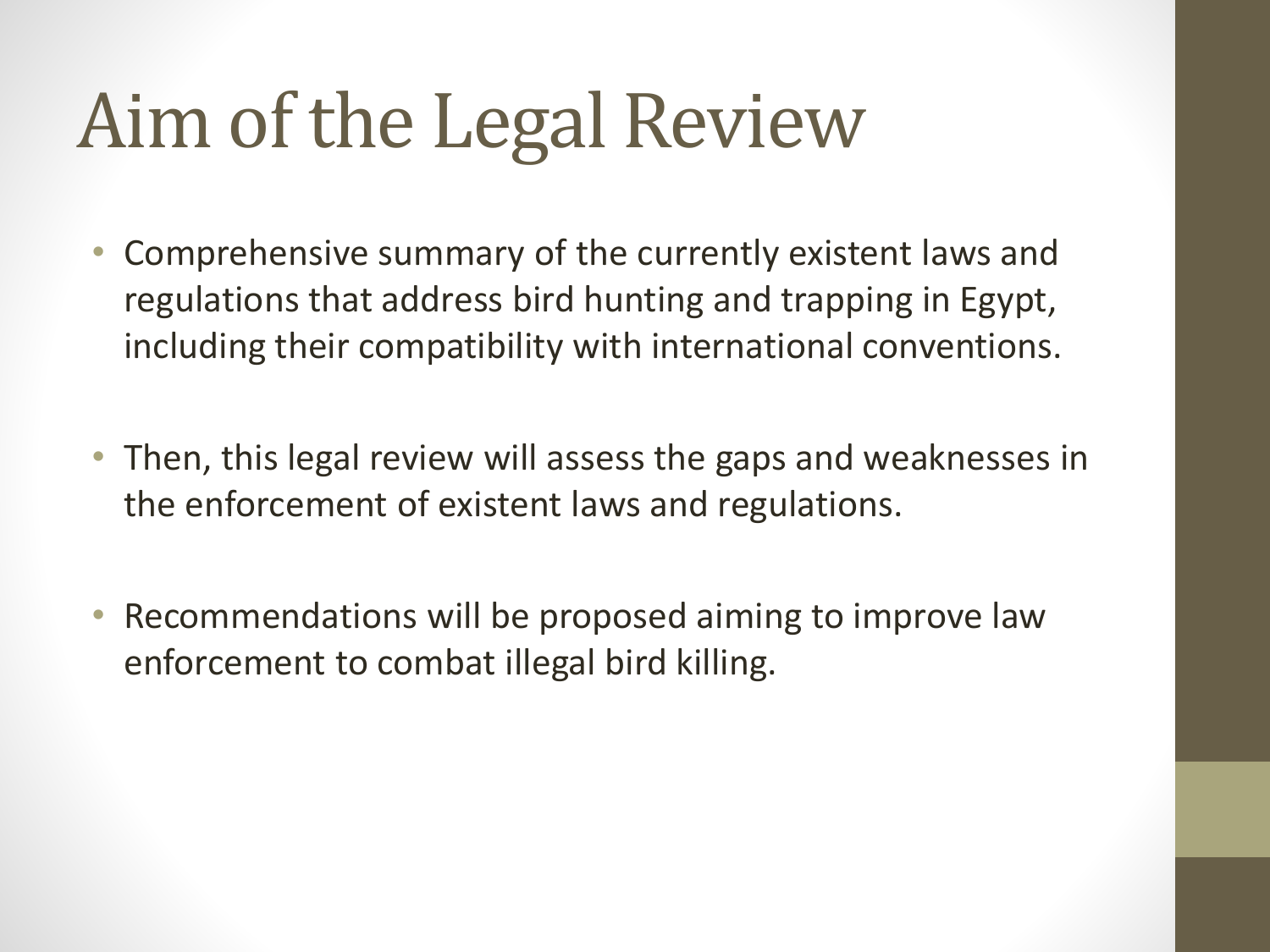# Local Legislation and Executive Regulations

- Presidential system President elects cabinet of ministers with legislative capabilities for proposal of laws;
- Elected parliament drafts, proposes and approves proposed laws.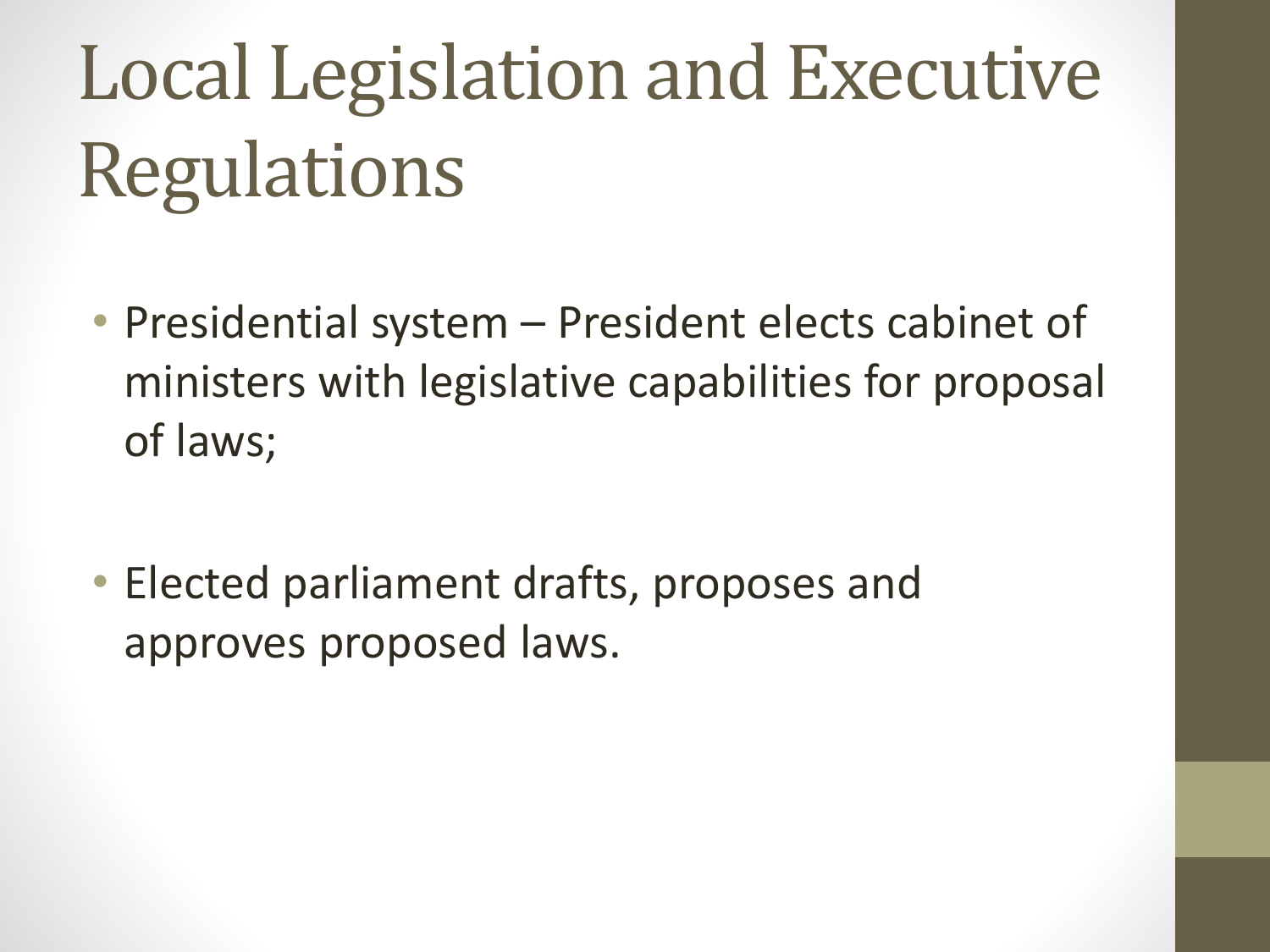#### The Process of Legislation

- **Phase 1**: Drafting Legislation
- **Phase 2**: Local and Administrative Stakeholder Hearing
- **Phase 3**: Proposal of Legislation
- **Phase 4**: Passing Legislation
- **Phase 5**: Publication and Enforcement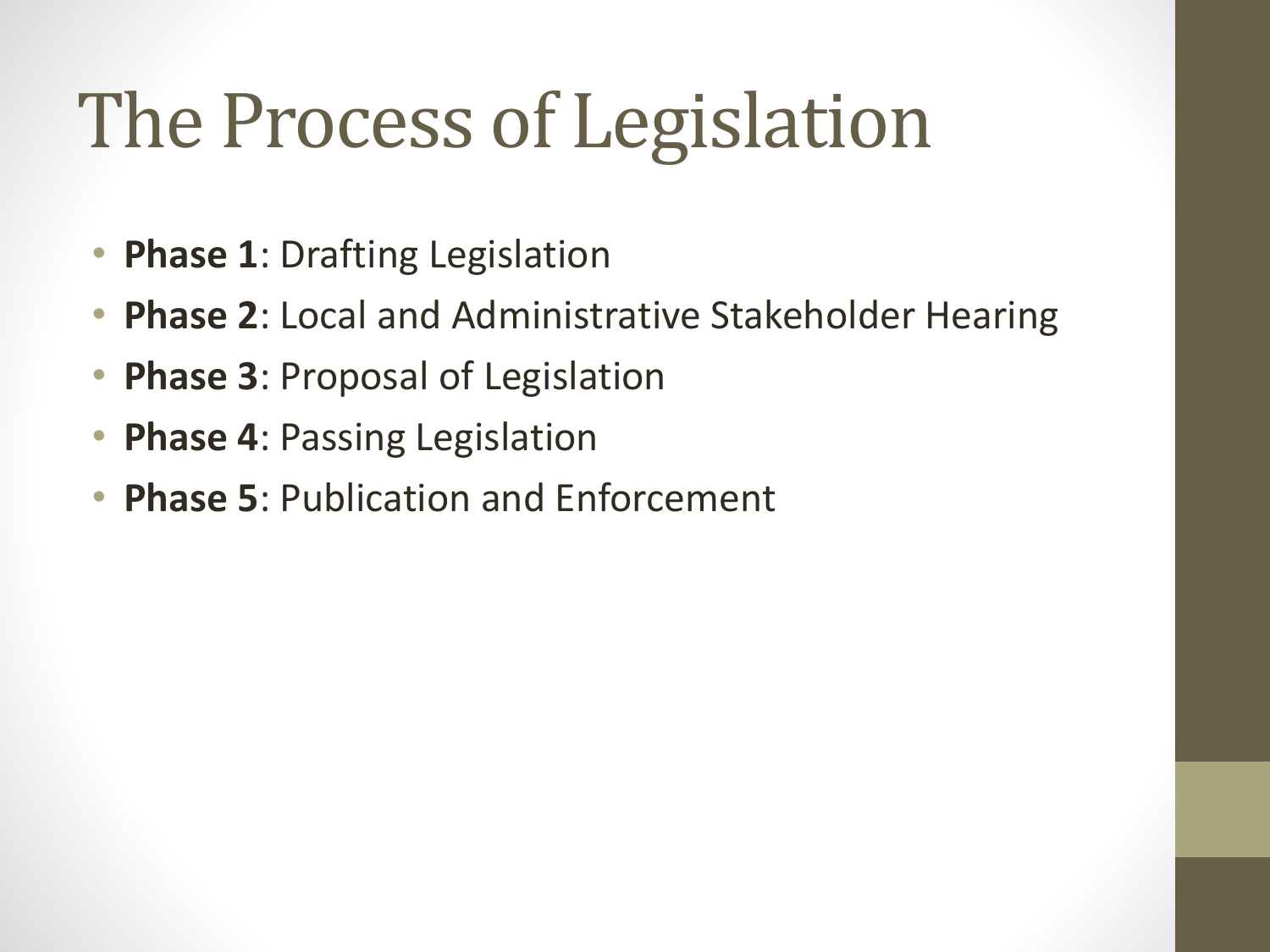#### Laws

• **Law for the Protection of the Environment (4/1994)**

- "All institutions and projects submit an environmental impact assessment (EIA) that **integrates the wellbeing of wildlife and biodiversity, including birds**."
- Protection of coasts and wetlands from pollution, in light of biodiversity concerns (that include birds).
- Encourages the establishment of protected areas, in hope of protecting wildlife and other natural resources.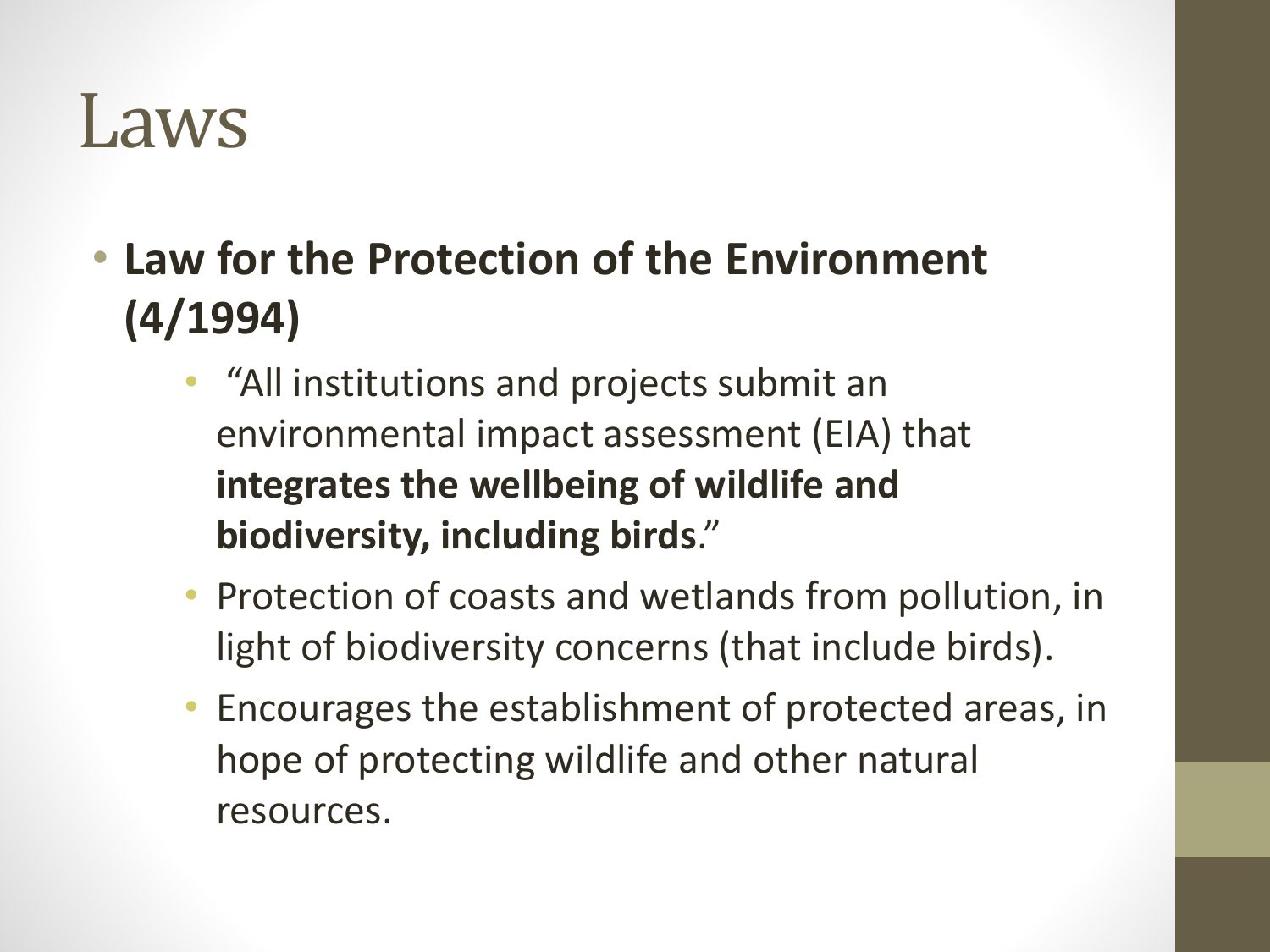# Law For the Protection of the Environment (4/1994)

- Article 28 explicitly forbids the hunting, killing, catching or trading of species that determined by the law's executive regulations:
	- *"It is forbidden to hunt, kill, or catch the species of wild birds and animals determined in the executive regulations of this Law or to possess, transport, circulate with, sell or offer to sell such birds and animals either dead or alive. It is also forbidden to damage the nests or eggs of these birds… The executive regulations of this Law shall determine the areas to which the provisions of this article apply and shall specify the conditions for a hunting license in these areas as well as the competent administrative authorities responsible for implementing the provisions of this article."*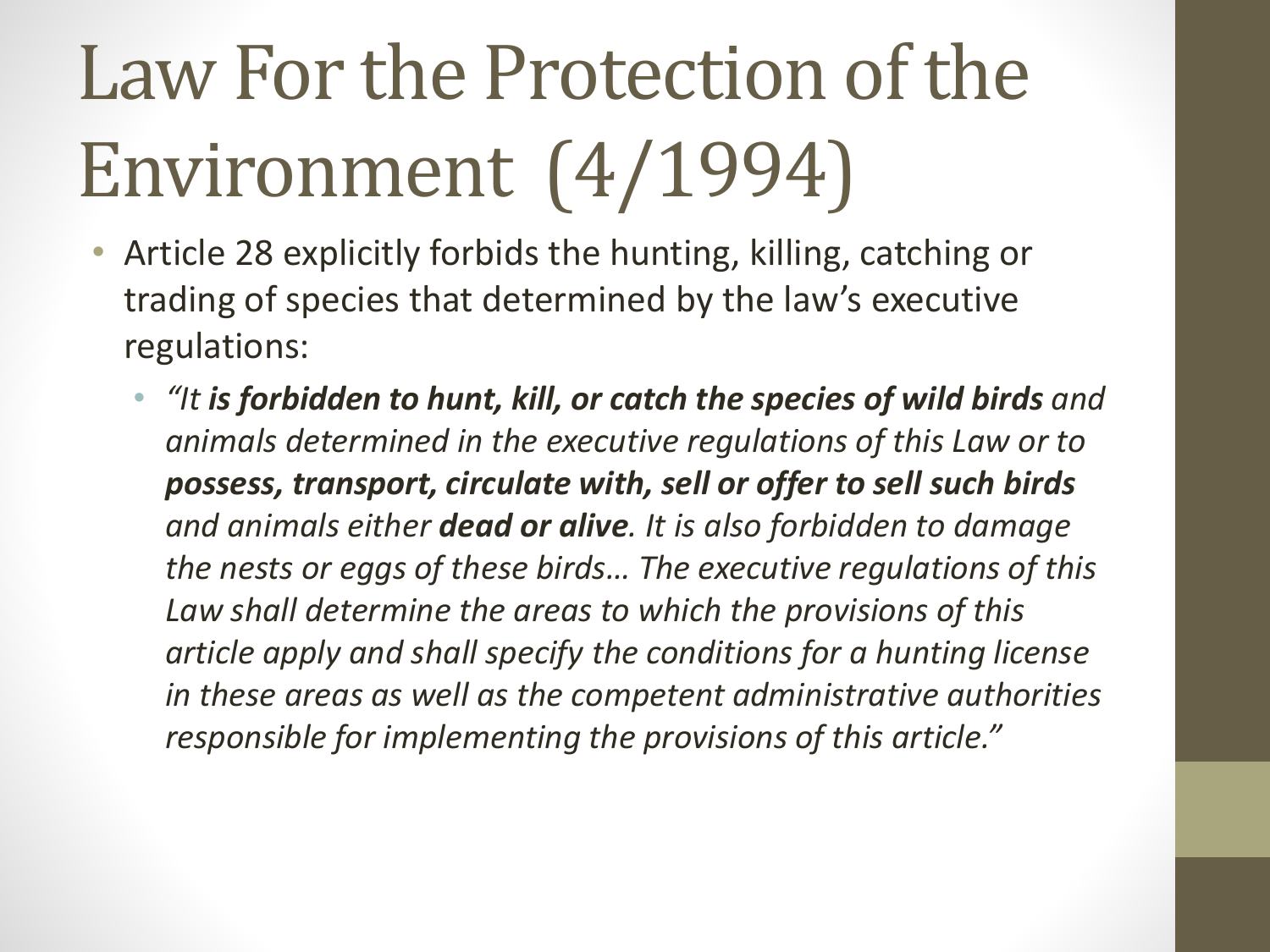# Law for the Protection of the Environment (4/1994)

- Article 84 specifies the legal consequences of violating the previous article (28):
	- *"Whoever violates the provisions of Article 28 of this Law shall be sentenced to jail and/or fined a sum of not less than five thousand Egyptian pounds and not more than fifty thousand Egyptian pounds. In addition, birds and animals seized as well as the machines and equipment used in the violation shall be confiscated."*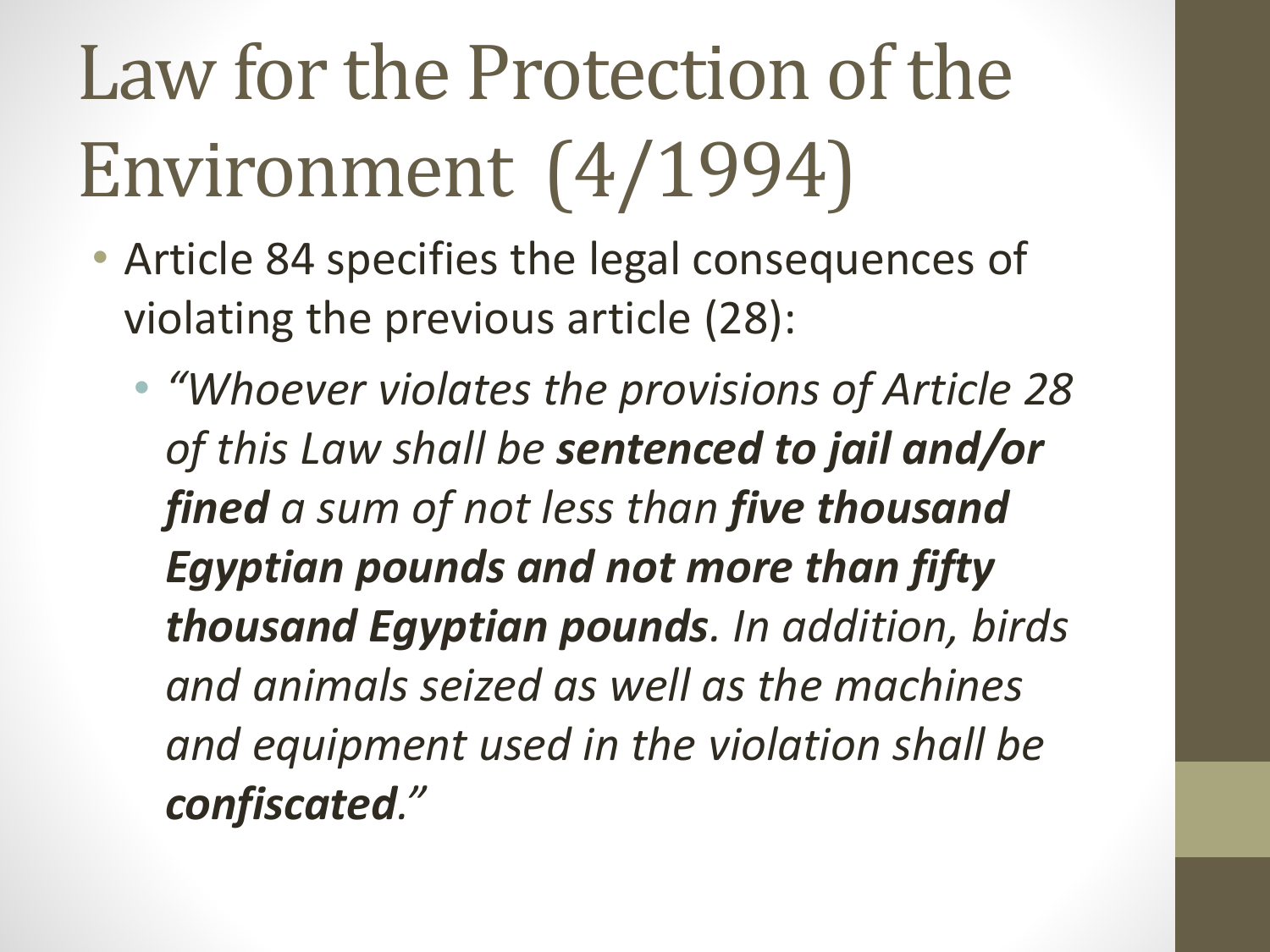# Law for Protected Areas 102/1983

- "providing safe spaces for birds and other wildlife from hunting, pollution and other forms of human disturbance."
- Article 2 of this law explicitly prohibits hunting, trafficking or disturbing all wildlife, alive or dead, located within the boundaries of the protected area.
- Prohibits any nearby activities taking place outside the boundaries of the protected area if such activities are damaging or harmful to the protected area and the creatures residing within it.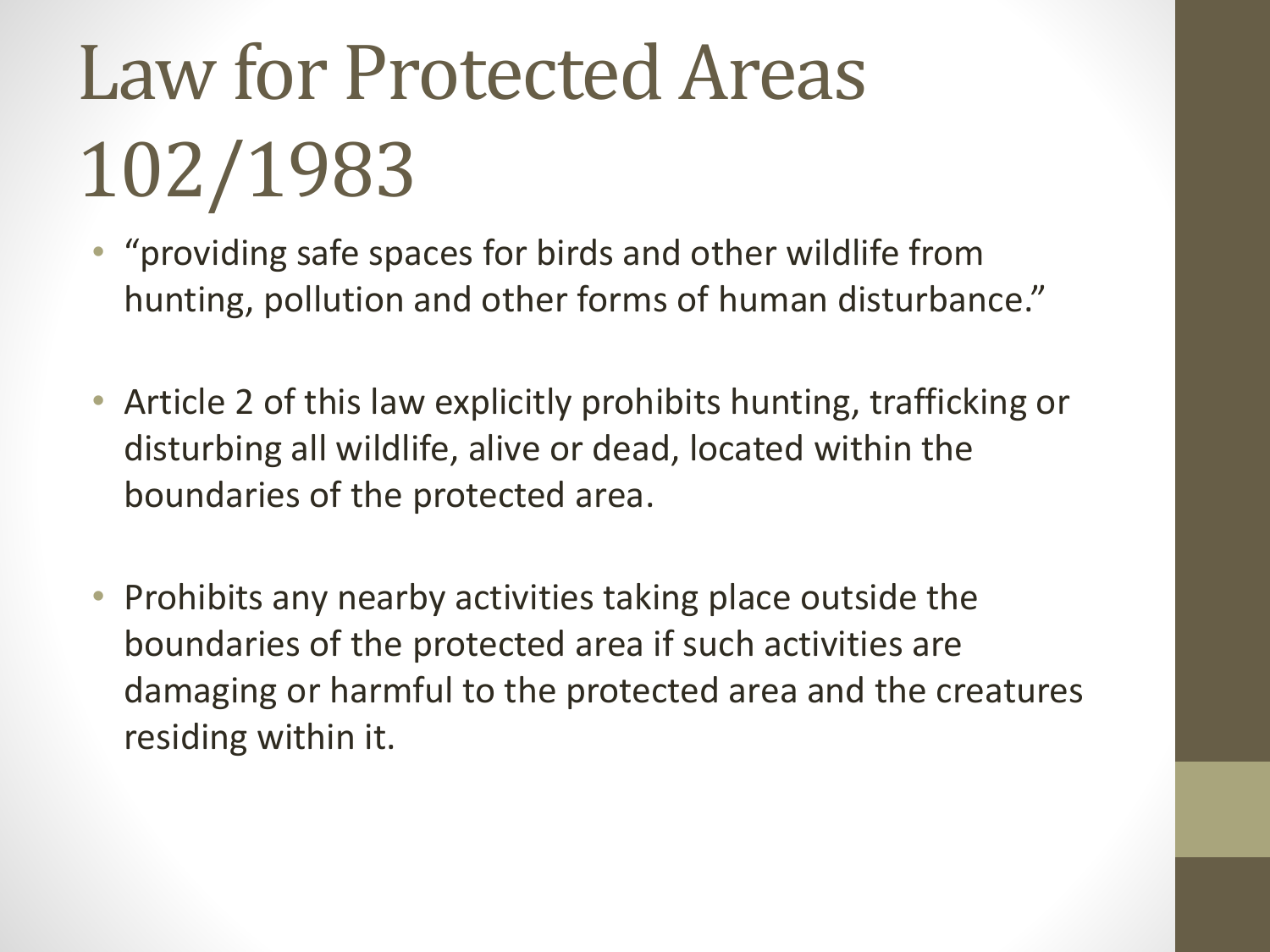#### Law for Protected Areas

- Park rangers and other administrative staff working in a protected area are vested with full authority to enforce the law and its executive regulations, to ensure the continued protection of the protected area's natural resources.
- Violating such laws can result in a jail sentence and/or a fine, as well as confiscation of equipment and machinery.
- Under this law, five different protected areas were established along the northern Mediterranean coast.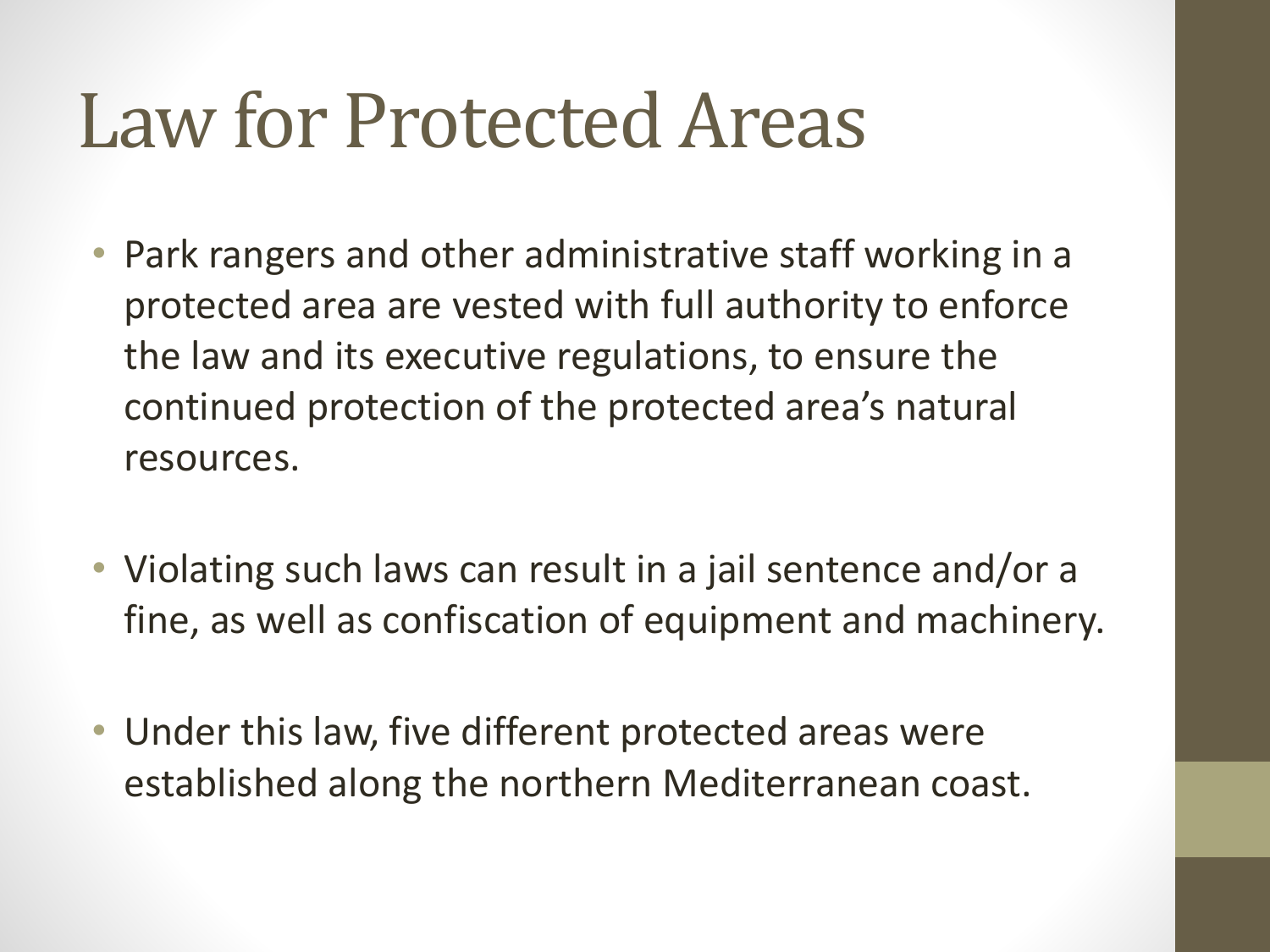#### Law on Fishing, Aquatic Life and Aquaculture

- Article 14 of this law prevents the hunting of birds on any of the islands located within wetland lakes falling under the jurisdiction of the *General Authority for Fisheries Resources Development (GAFRD),* unless a permit is acquired from the GAFRD.
- Article 20 of this law's executive regulations prohibits the hunting of waterbirds in areas that fall under the jurisdiction of GAFRD, unless a permit is requested and acquired from the GAFRD.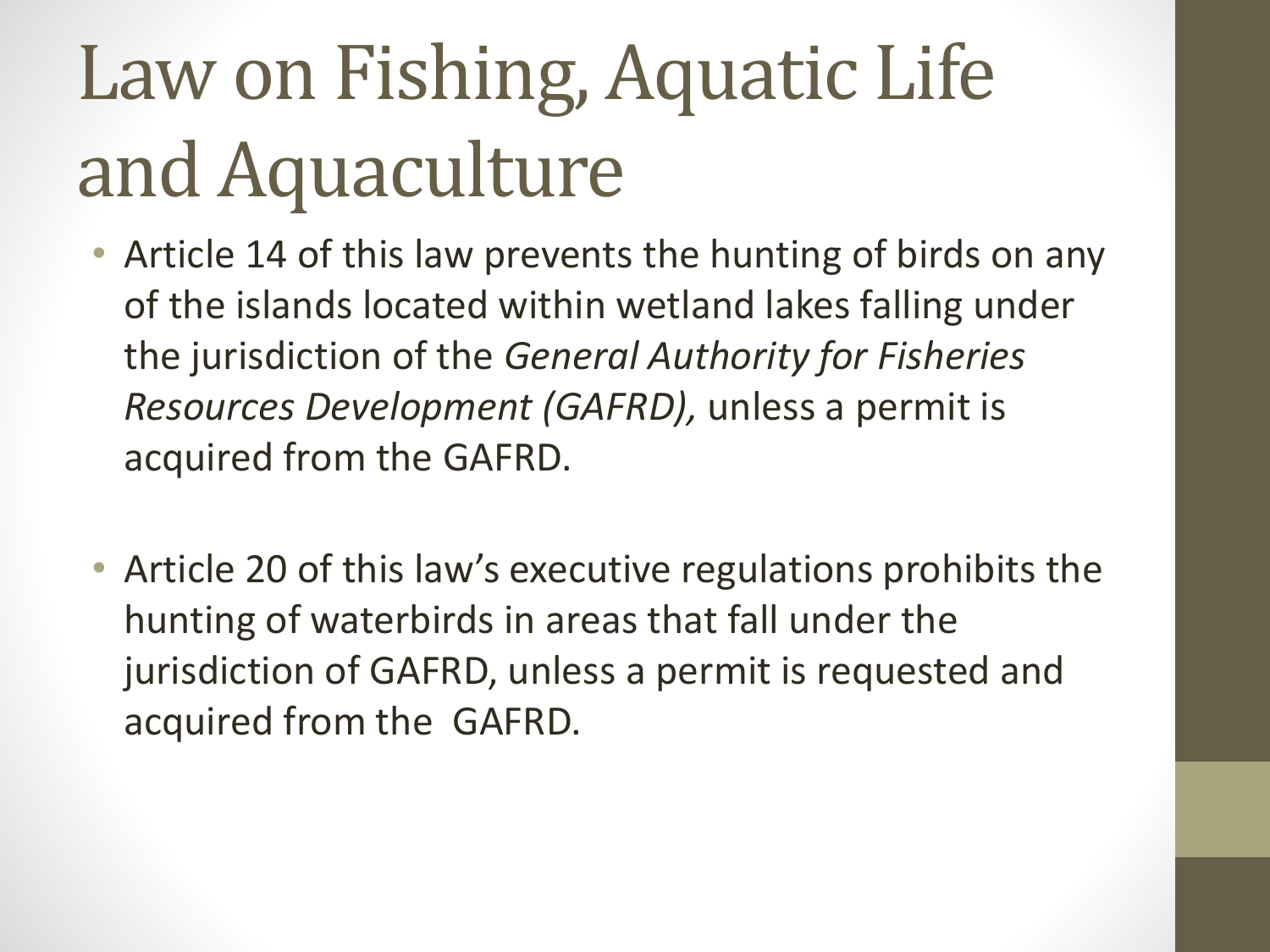#### Law on Agriculture

• Articles 117 and 146 specifically prohibit the capturing, hunting and trading of wildlife.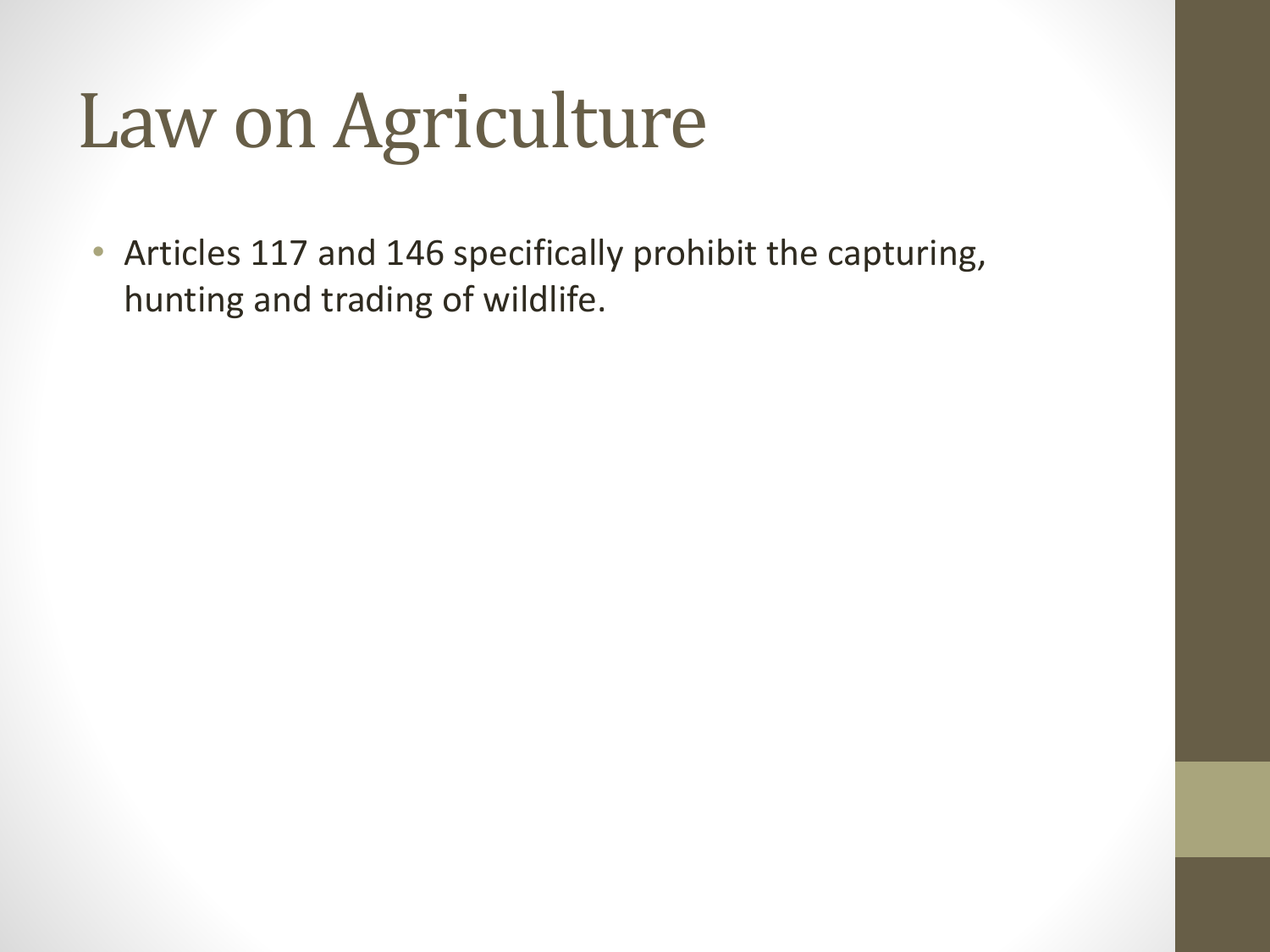#### Executive Regulations

- Executive body is responsible for completing the law with technical details to ensure proper implementation and enforcement.
- Article 23.1 of the executive regulations refers to appendix 4 in the executive regulations, which stipulates the types of species that cannot be hunted, trapped, traded, or disturbed.
- Article 24.1. directly addresses the issuing of hunting permits:
	- *It is forbidden to issue licenses for the hunting of the birds and wild animals referred to in Annex (4) hereof except for purposes of scientific research, overcoming an epidemic or for such other purposes as are approved by the EEAA.*
	- *The application for a license shall be submitted in writing to the Ministry of Interior, indicating the species and number of birds or wild animals for which the hunting license is required, the purpose for which they will be hunted, the hunting period, the names of the person or persons to be licensed, and the method and weapons to be used in hunting. The said Ministry shall refer the application to the EEAA in order to ascertain its seriousness and importance.*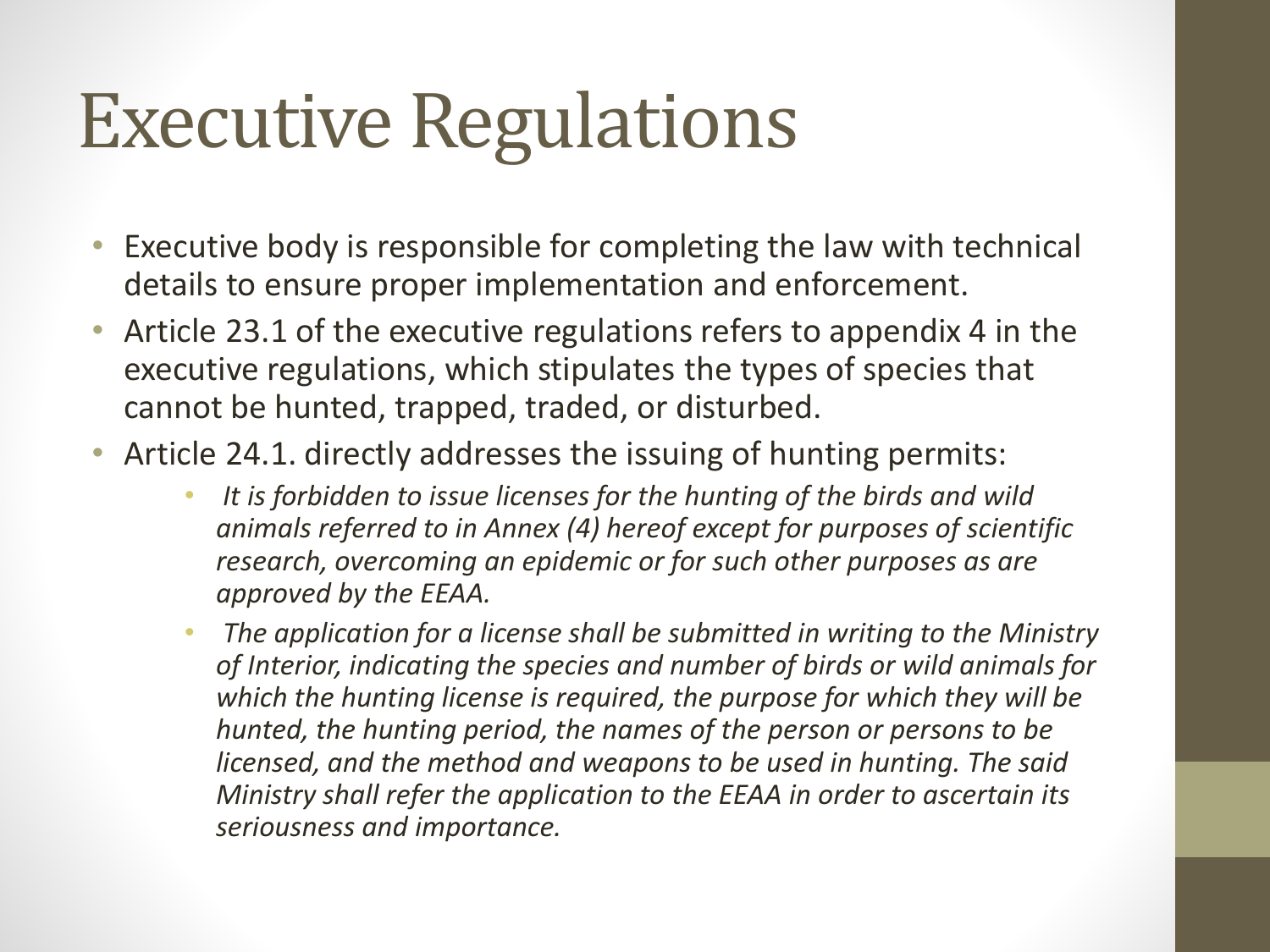#### Executive Regulations for the Environment Protection Law

- Appendix 4 prohibits the hunting, capturing and trading of all wildlife, including all birds, with the exception of a list of birds determined by the EEAA as being eligible for hunting, during the specified hunting seasons, and upon acquiring the necessary permits stipulated above.
- This list does not contain any species that are prohibited on the global level.
- Explicit reference is also made to species that are determined by CITES as illegible for hunting and trade.
- Appendix 4 also prohibits the killing birds and the destruction/degradation of their natural habitats in Important Bird Areas, wetlands determined by the Ramsar Convention, and protected areas established under the Protected Areas Law (102/1983).
- It is also prohibited to hunt any endangered species specified by the EEAA.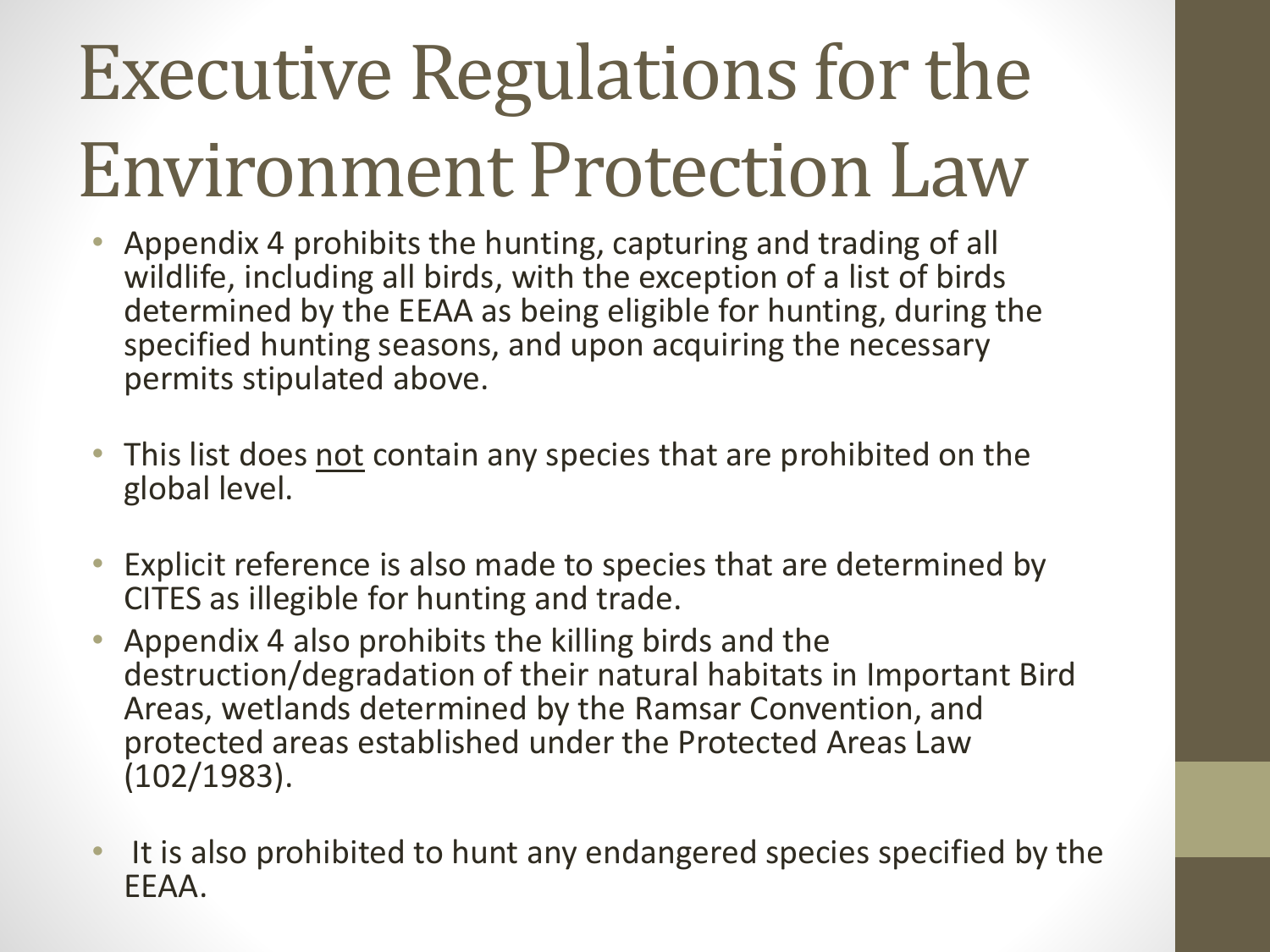- In the field of bird conservation, there are a number of administrative bodies responsible for the execution and enforcement of laws and regulations relating to the killing of birds:
	- **Egyptian Environmental Affairs Agency (EEAA)**
		- The EEAA is the Ministry of Environment's executive body, with the jurisdiction of implementing and enforcing the Law 4/1994 (amended by Law 9/2009) for the Protection of the Environment and its executive regulations.
		- The EEAA's Nature Conservation Sector (NCS) is responsible for protected areas and biodiversity.
		- The Department of Biodiversity in the NCS is specialised in dealing with local and migratory birds, and is designated with issuing the annual hunting guidelines and regulations that are sent to local government administrations to be implemented and enforced. These annual produced guidelines determine the timings for hunting seasons, the permitted methods of hunting and related guidelines, as well as the permitted species.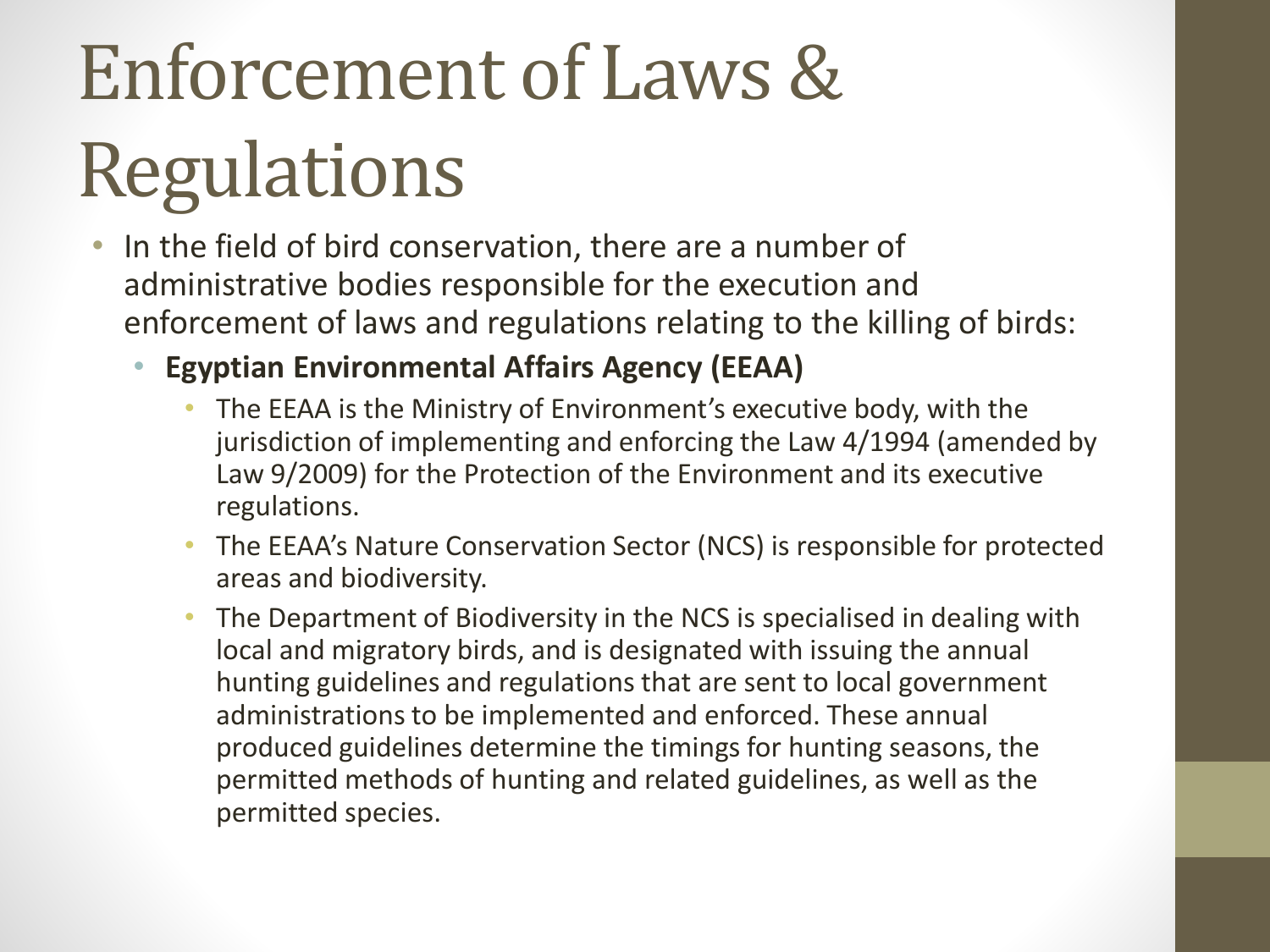#### • **Ministry of Agriculture:**

- The Ministry of Agriculture has a variety of jurisdictions, including jurisdiction over wildlife outside of the realms of protected areas.
- The Egyptian Wildlife Service is a department working under the auspices of the Ministry of Agriculture, and is specialised with matters pertaining to wildlife, including the relationship between specific birds and benefits to agriculture.
- The Ministry of Agriculture is also responsible for preventing the import or export of birds without permits, as well as monitoring the health of birds and the safety of agro-chemicals to birds.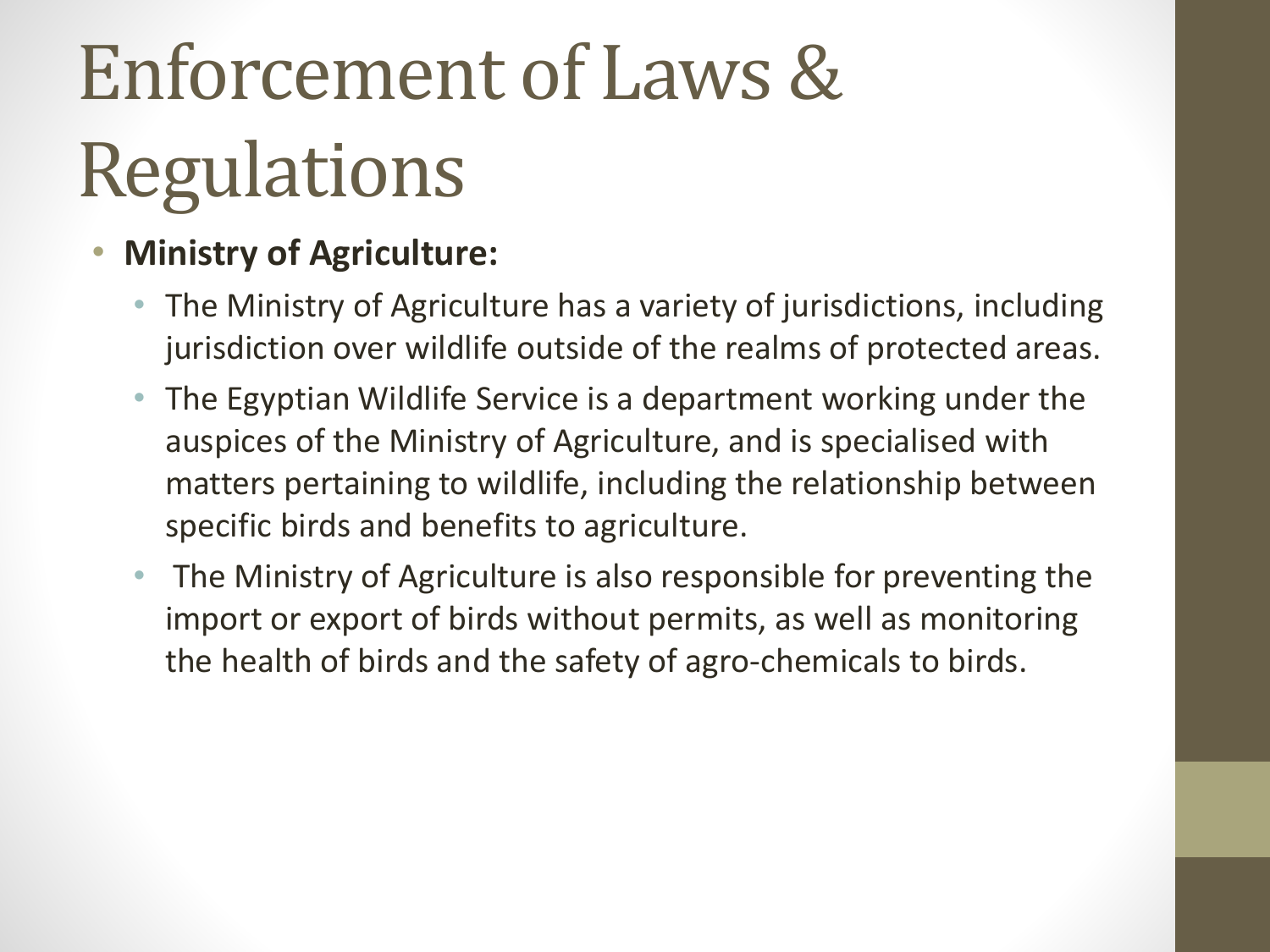- **Governorate Offices – Environmental Department**:
	- This *environmental department* issues the "environmental permits" required for setting up nets along the coast, using the EEAA's regulations and decrees as guidelines for issuing said permits to ensure the sustainability of placing nets in different areas along the coast.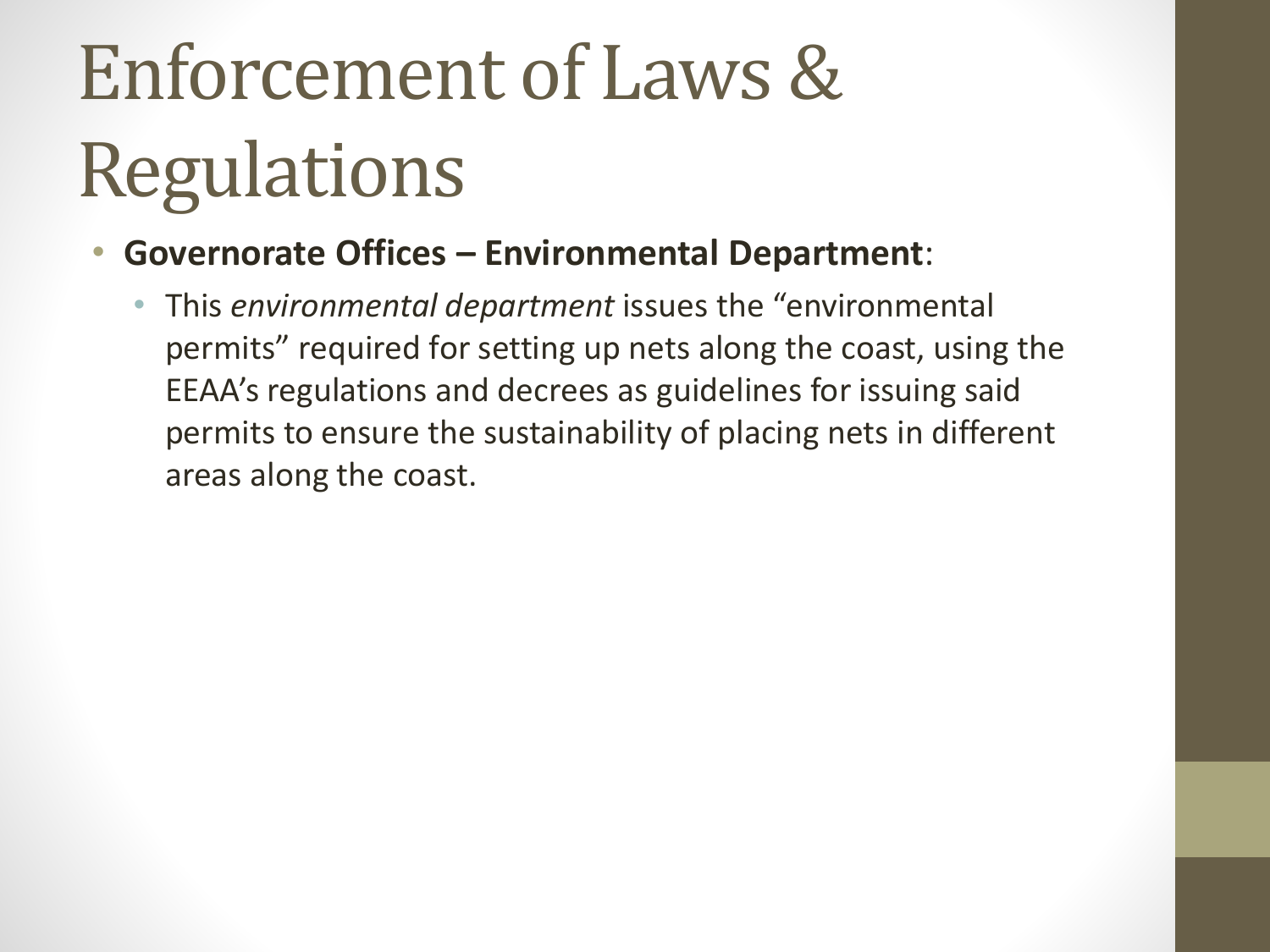#### • **City Halls / Town Halls**

• They are responsible for issuing the permits required to place nets along the coast. After receiving copies of the "environmental permit" (issued by the Environmental Department - 2.4.4.), the city/town hall determines whether or not the permit-seeker can place nets in the requested area.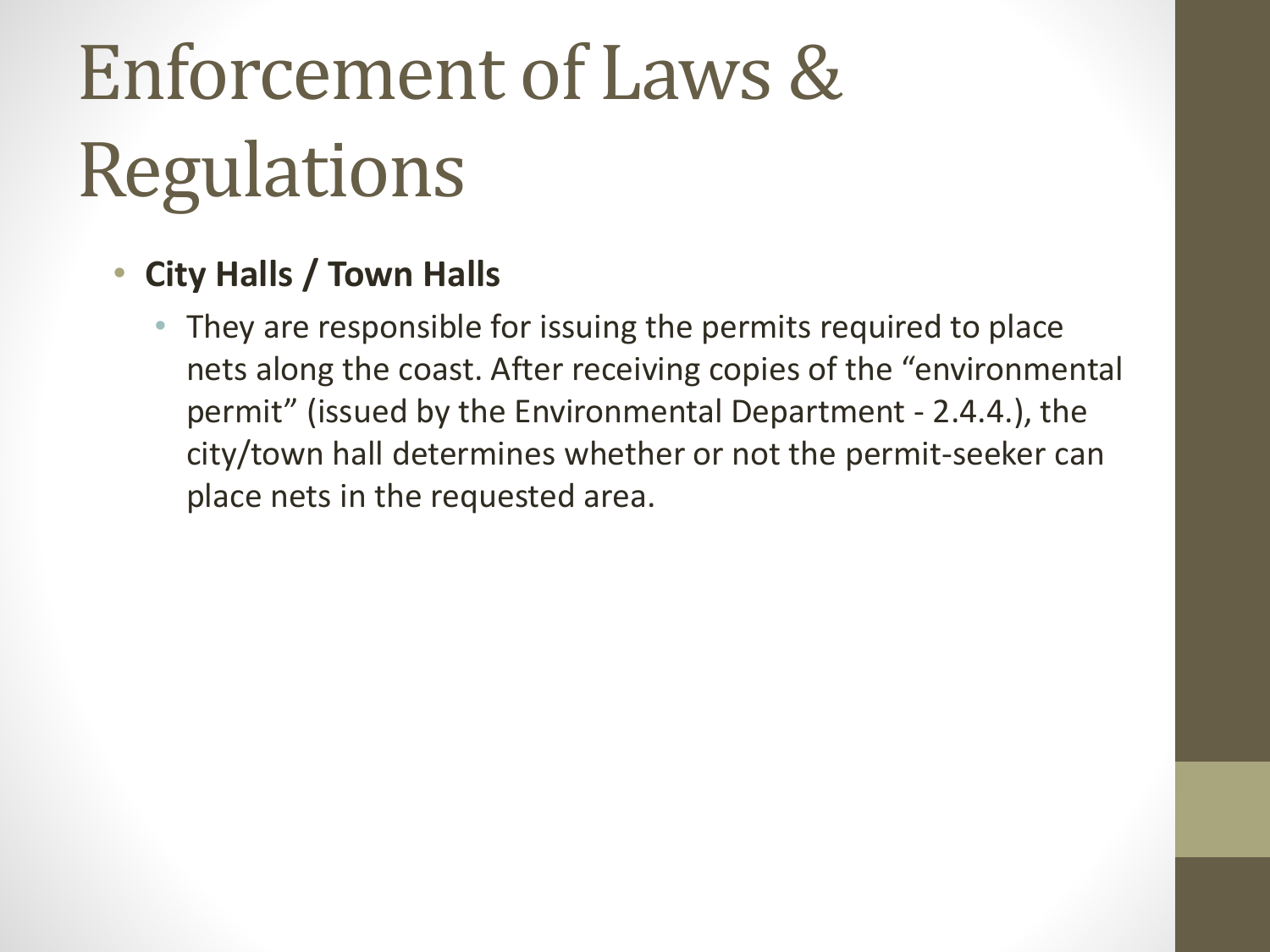#### • **Coast Guard – Ministry of Defense**

- The Egyptian Coast Guard has jurisdiction over all coastal areas across the country, meaning that any activities are only to take place after acquiring security permits from their local offices.
- The local Coast Guard Intelligence offices issue security permits for nets after determining that there are no security risks in the areas designated for netting.
- This is merely a security clearance for netters to be present at a specific time and place along the coast.
- Furthermore, the Coast Guard Intelligence offices issue the same security clearance for individual hunters using rifles.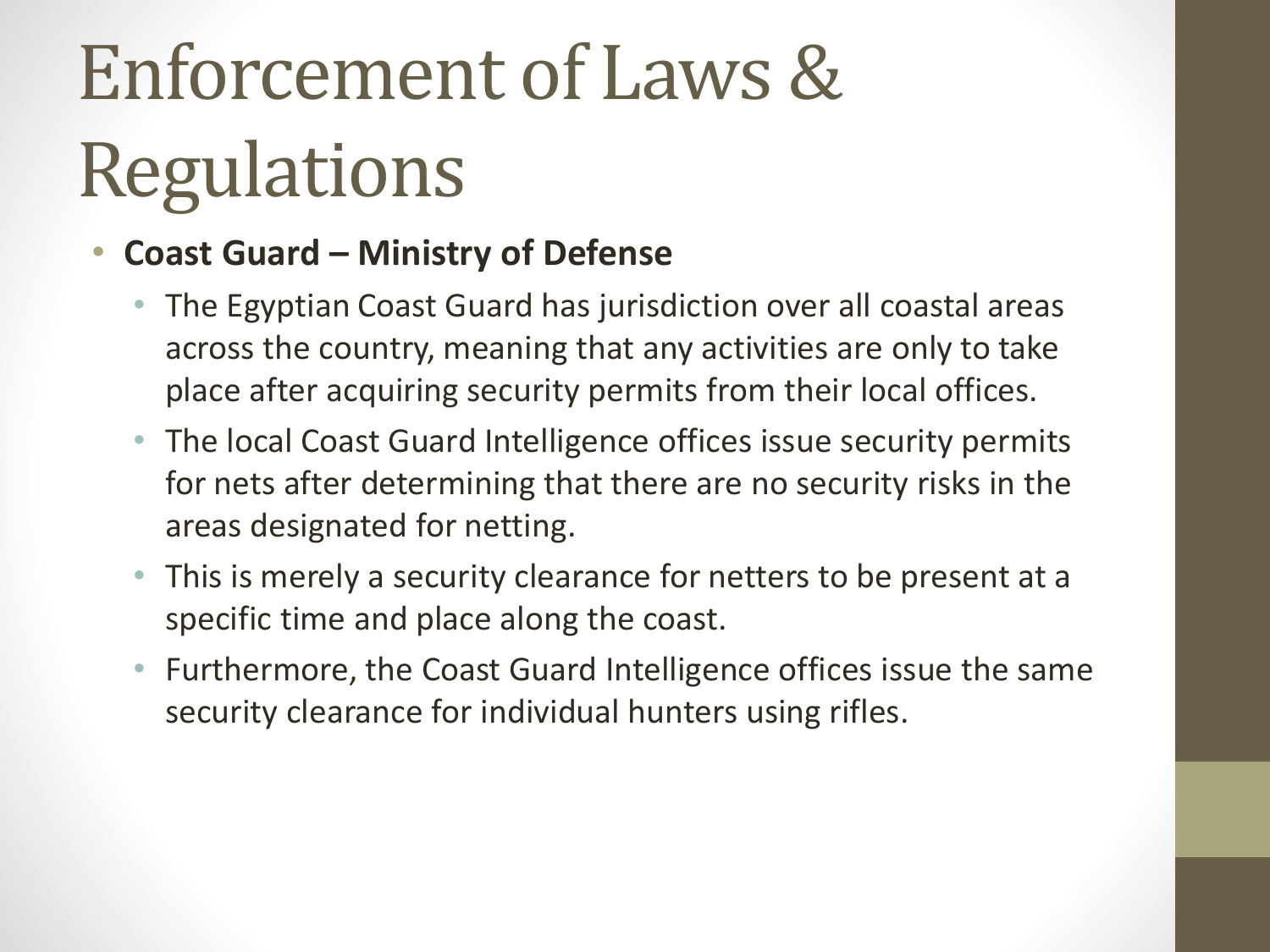#### • **Local Police – Interior Ministry**

- The local police force in each governorate is responsible for issuing licenses to bear arms and purchase ammunition, a prerequisite for legal hunting using rifles.
- The police force is also responsible for the enforcement of laws and regulations with regards to illegal hunting practices, in coordination with the EEAA, as they provide the "manpower" to enforce laws and regulations.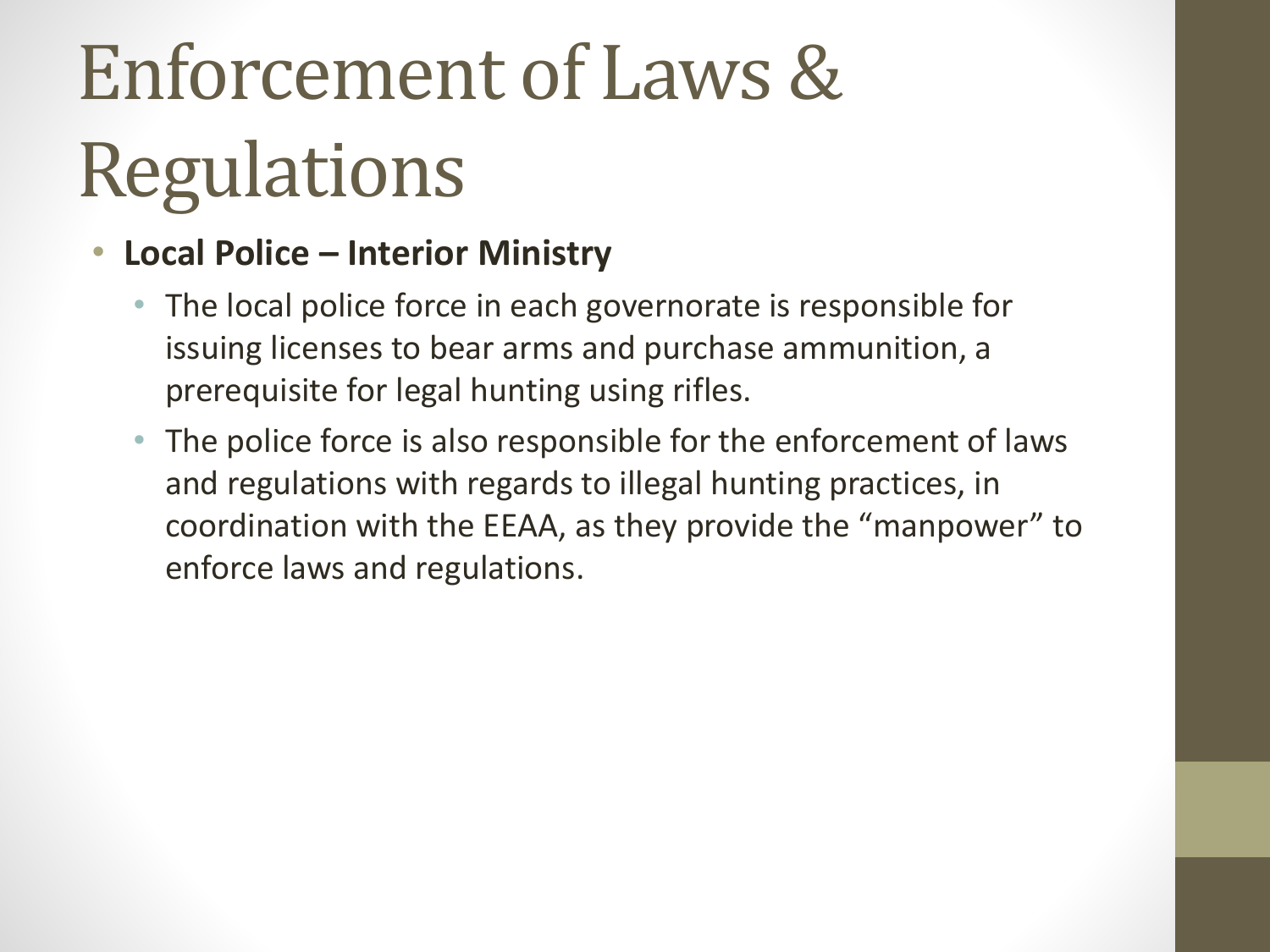# Procedure to issue hunting & trapping permits

#### • **Trapping:**

- The Ministry of Environment issues its annual ministerial decree containing the hunting and trapping regulations for the autumn and winter seasons of the current and following year.
- This decree is sent to a number of administrative bodies, including the coastal *governorate offices*, their respective *environmental departments*, the Coast Guard, and the Environment & Water Police.
- In coordination with their *environmental departments*, some of the *governorate offices* will issue a set of tailored regulations for bird hunting and trapping along the Mediterranean coast as well as other areas allocated for hunting (lakes, wetlands, etc.)
- The *governorate offices* will inform the local government administrations (city/town halls) and the Coast Guard offices, that permits for netting are to be acquired through the city and town halls, in accordance to the upcoming procedures.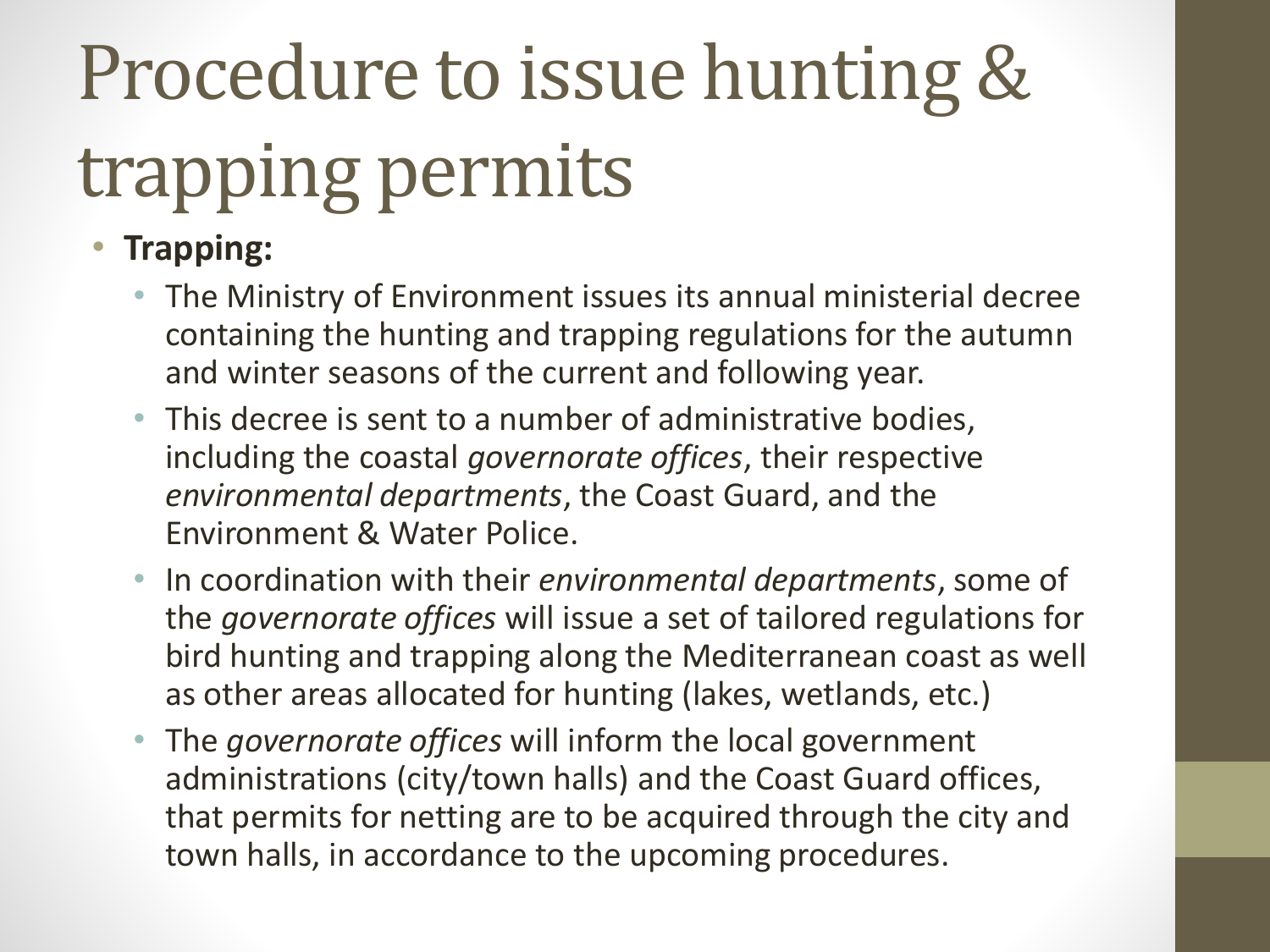# Procedure to issue hunting & trapping permits

#### • **Trapping:**

- Citizens seeking permits for nets should first submit a request to the *environmental department* of the relevant *governorate office*, including information on the exact location intended for bird trapping. Upon approval (based on environmental considerations), the *environmental department* issues an "environmental permit" to the citizen seeking a permit.
- Citizens then head to the local government administration at the city/town hall, and submit a request for a permit, also including the exact location intended for netting.
- With the acquired permit at hand, citizens then submit a request to the designated Coast Guard Intelligence office, to issue the necessary security permit (clearance) to allow those engaging in the bird-netting to be located on the coast during the allocated hunting and trapping seasons.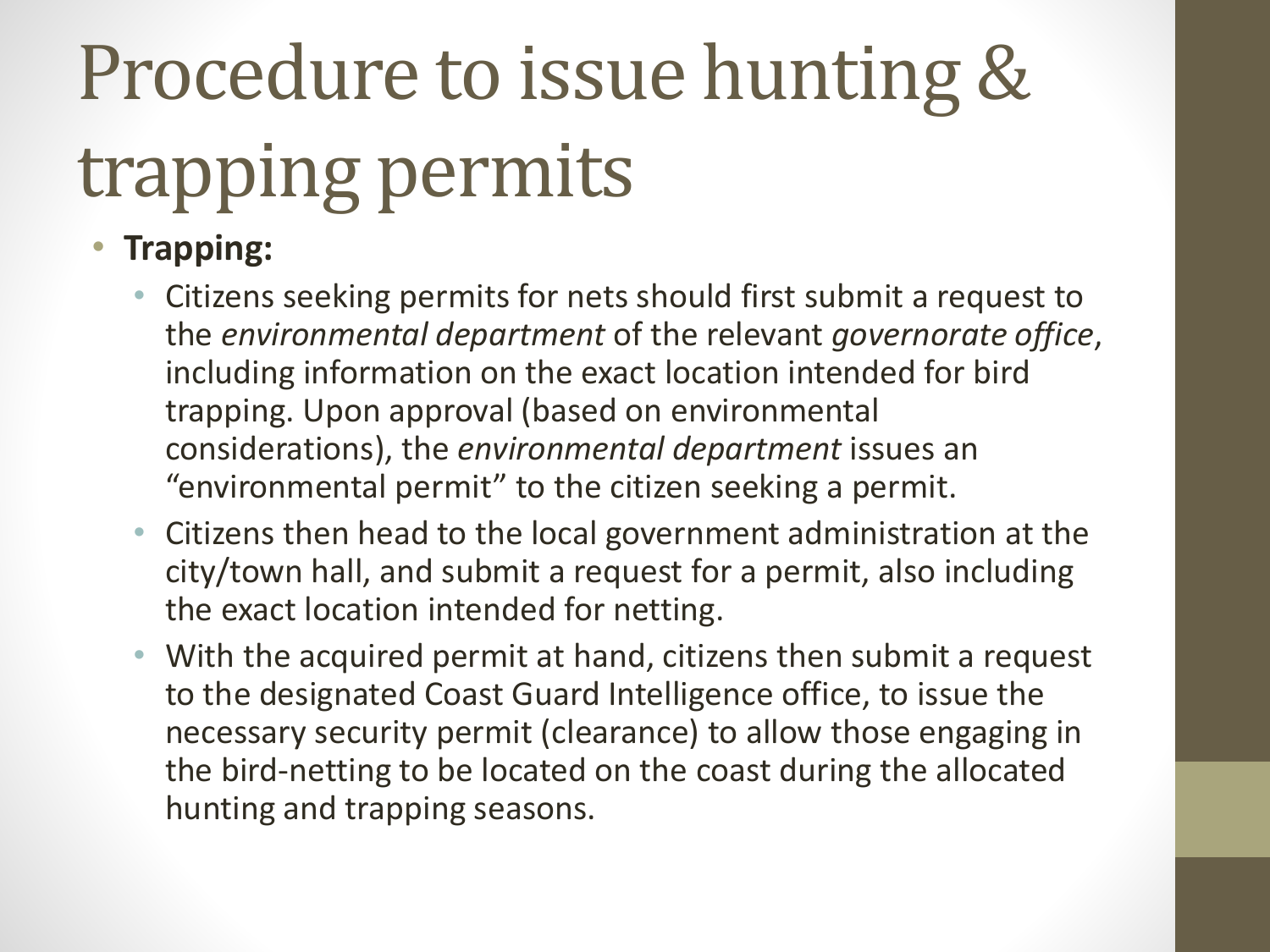# Procedure to issue hunting & trapping permits

- **Hunting Using Rifles:** 
	- If/when a gun license is acquired from the local police administration, individual citizens wishing to hunt using a rifle are required to submit a request to the designated Coast Guard Intelligence office to issue the necessary security permit (clearance).
	- If a citizen is a member of an official shooting club, then all the relevant procedures for issuing permits are handled immediately through his/her club. Shooting clubs issue their permits directly from the EEAA.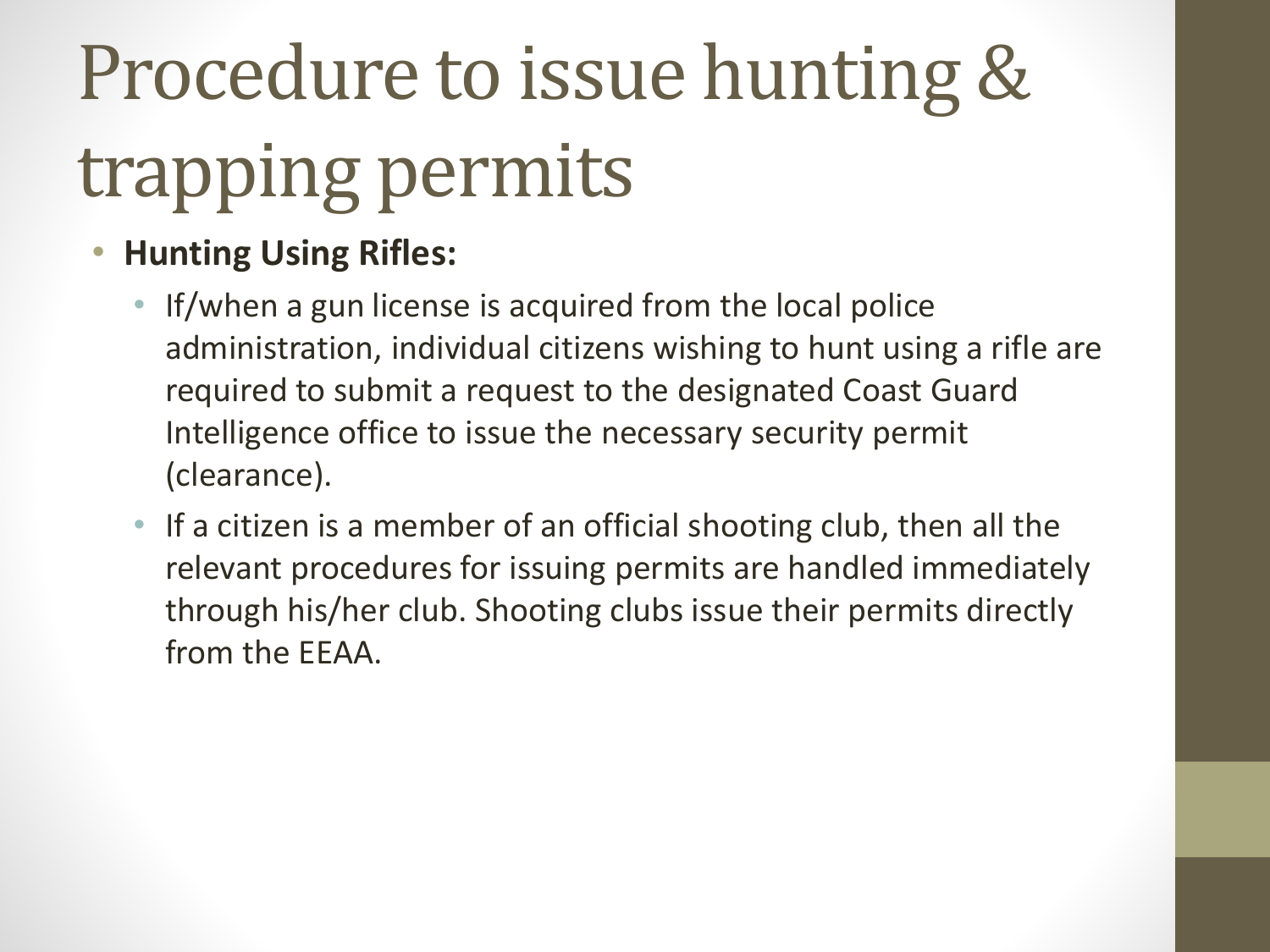### Egypt's Duties under these Conventions and Agreements

- Article 93 of the Egyptian Constitution of 2014 dictates that Egypt shall bound by all of the international conventions and agreements it has signed and ratified. This is the legal foreground for asserting Egypt's responsibility to uphold its duties and obligations under international law.
- Egypt is a signatory of all the major international agreements and conventions regarding the conservation of migratory birds, ensuring that it is under international duties to fulfill its obligations to conserve migratory birds and take the necessary local measures to do so.
- Conventions include: CITES, CBD, CMS, AEWA.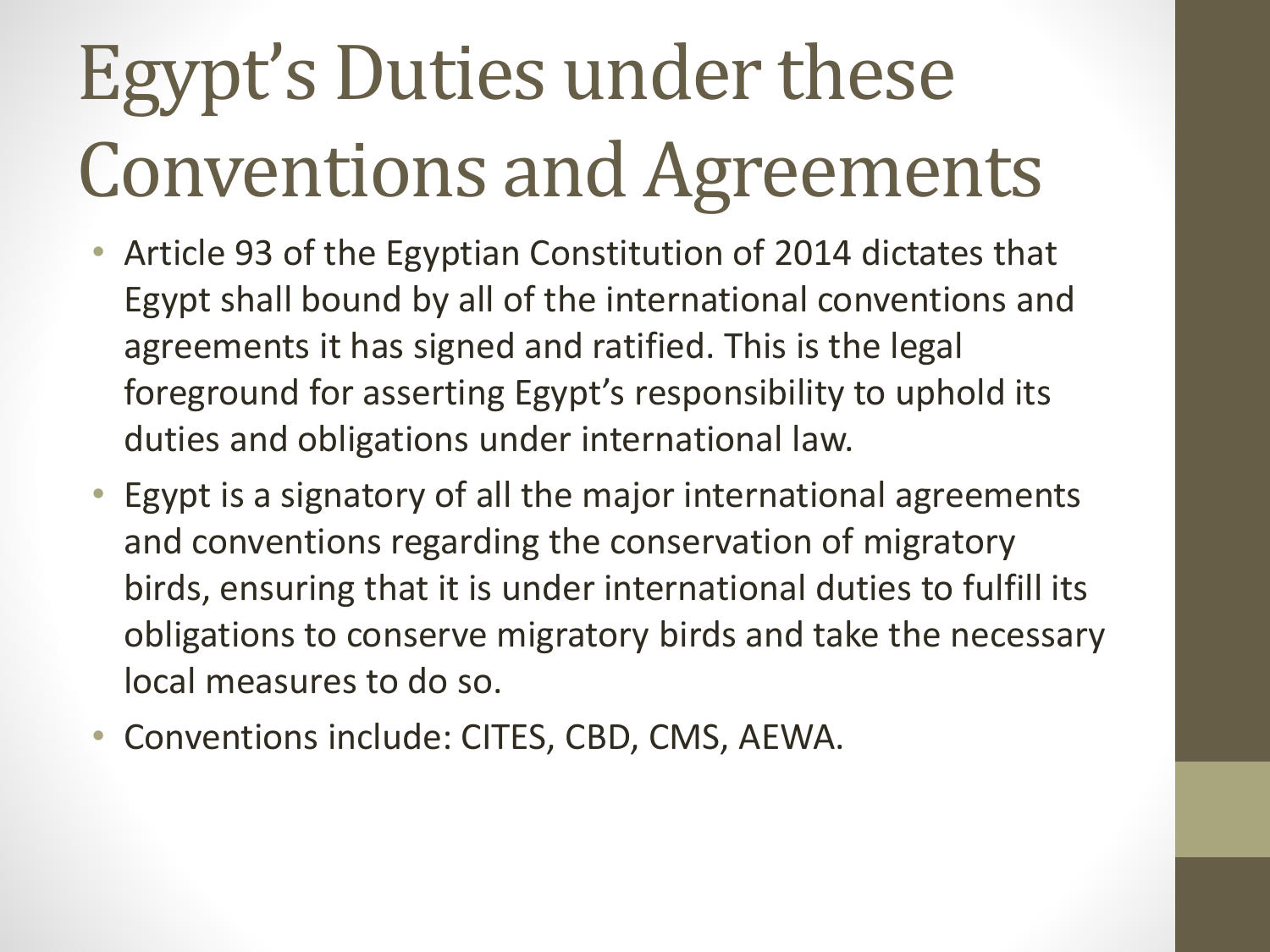### Assessment of Existent Laws and Executive Regulations

#### • **General Legislative Framework**

- Although plenty of legislation does exist to address illegal bird killing, they are sporadically **spread across** a number of different laws and decrees, and are to be enforced by different governmental and administrative bodies that do not necessarily coordinate their efforts in a matter stipulated by law.
- While the EEAA is specialised in the field of biodiversity conservation, it only has sole jurisdiction over protected areas
- Although the currently existent legal framework dictates that the EEAA issues hunting guidelines and regulations, most requests for hunting and trapping **permits are submitted to other administrative bodies** (Coast Guard Intelligence, local government offices, city/town halls, etc.)
- There is no unified legal document that highlights the monitoring and enforcement duties of the relevant governmental bodies.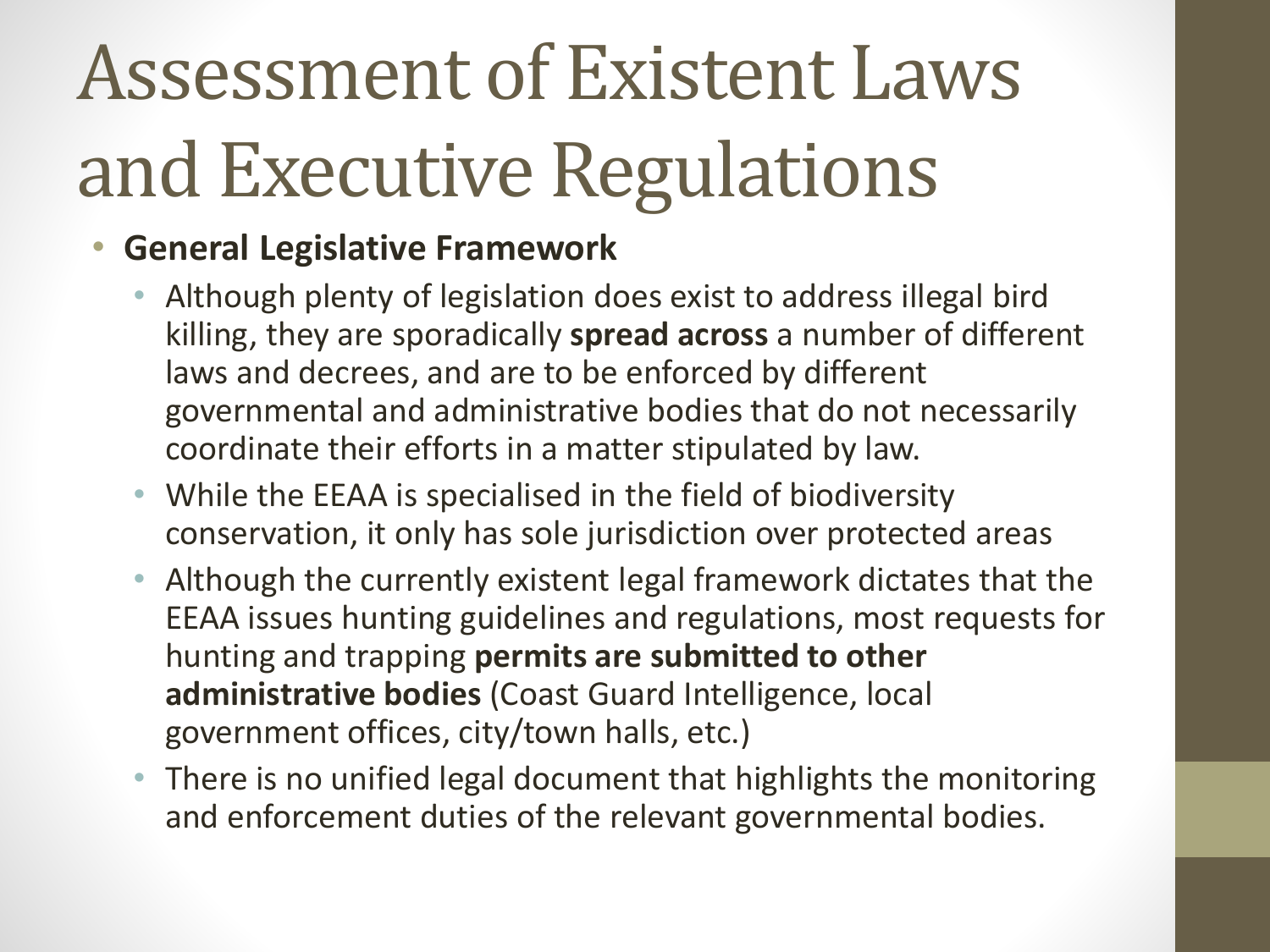### Assessment of Existent Legislation & Enforcement

#### • **Law 4 / 1994 – Law for the Conservation of the Environment**

- This law does not dictate the need for integrating wildlife concerns, particularly migratory birds, in the local urban and economic development plans and strategies.
- The law does not dictate the need for the relevant administrative authorities to coordinate efforts to reduce illegal bird killing, and does not provide a legal framework for such coordination.
- The law and its regulations do not include the integration of local communities in biodiversity conservation efforts, particularly law enforcement efforts to reduce illegal bird killing.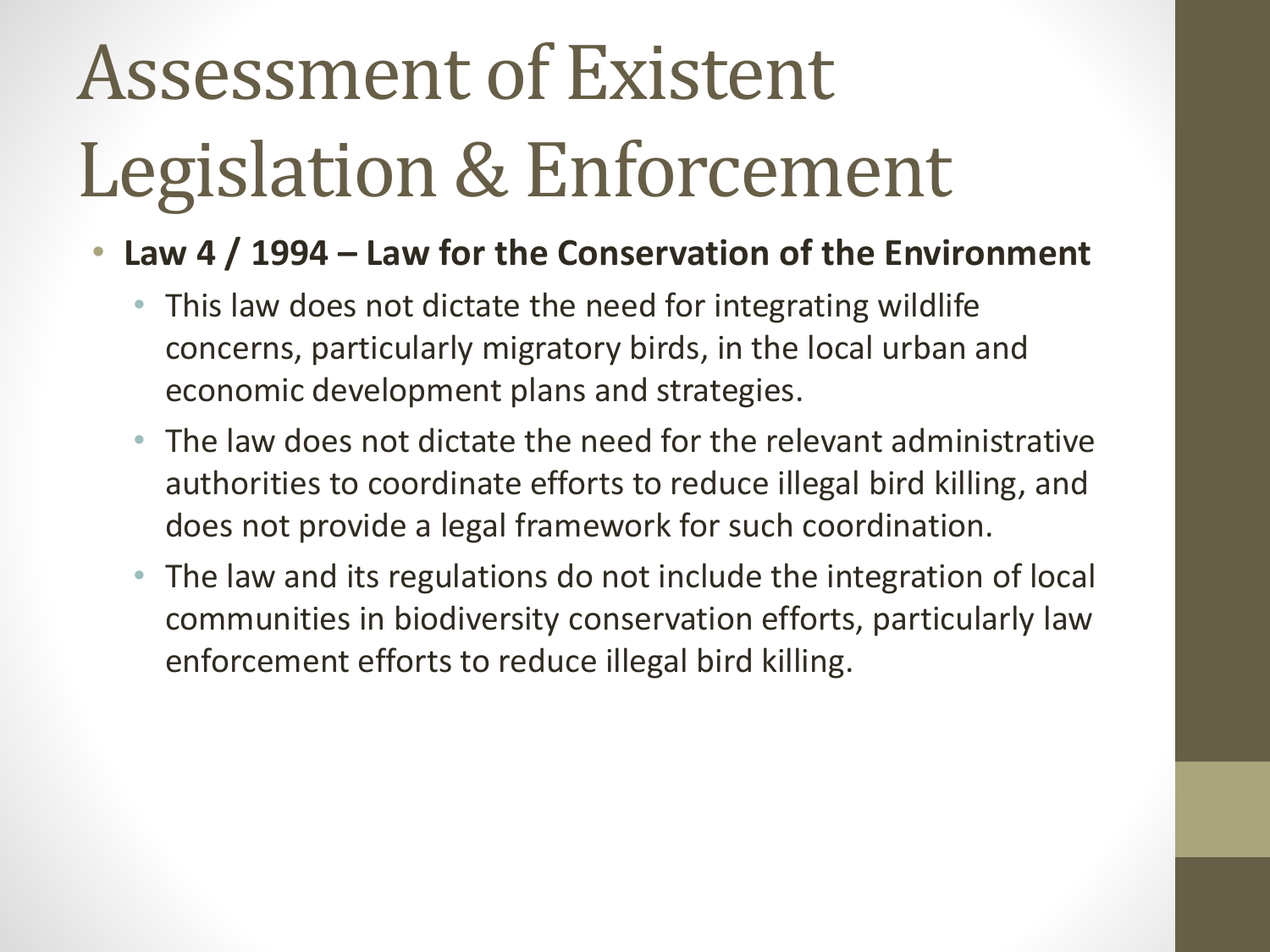### Assessment of Existent Legislation & Enforcement

#### • **Law 4 / 1994 – Law for the Conservation of the Environment**

- The law does not dictate the establishment of a database of all the individuals and companies that have filed for permits to hunt birds, reducing the EEAA's ability to accurately determine the socioeconomic drivers behind bird hunting, as well as limiting the potential for collaboration between enforcement efforts and local hunters.
- AEWA's regulations only make an exception for the use of nets and traps if they are used for livelihood purposes. The law, its executive regulations, and relevant ministerial decrees do not distinguish between the use of nets for sustenance and commercial netting.
- The Law does highlight the necessary enforcement mechanisms required for monitoring compliance with regulations versus illegal bird killing.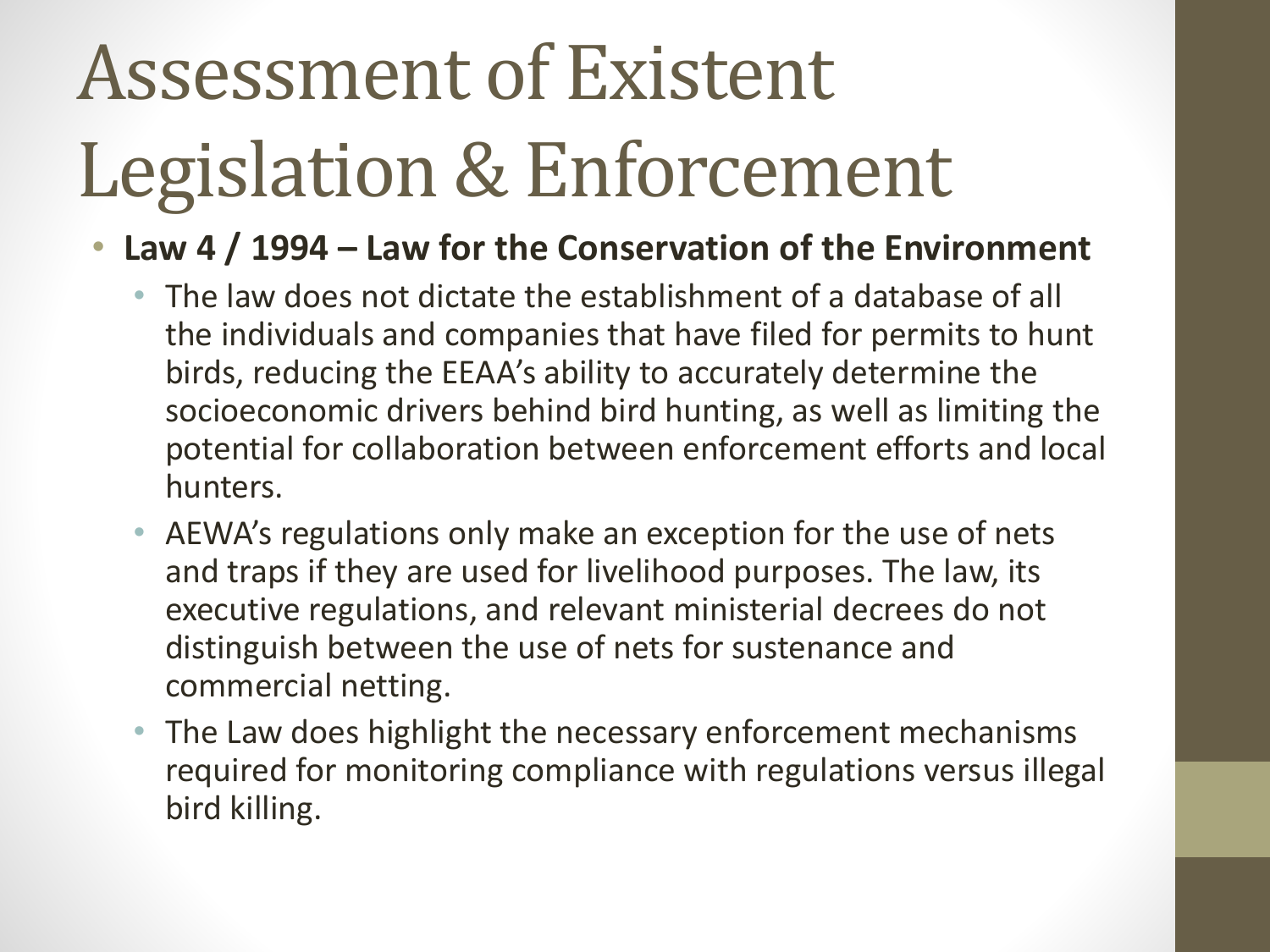# Assessing Current Enforcement of Legislation

- Despite of the legislative issues hindering the reduction of illegal bird killing, the more significant issue lies within the mere implementation of the existent laws and regulations. Because :
	- **Illegal bird killing is not viewed as a priority**
	- **There is a lack of awareness of law enforcement bodies and administrative offices**
	- **Lack of coordination between relevant governmental bodies**
	- **Insufficient follow up on hunters' compliance with laws and regulations**
	- **Bureaucratic difficulties to acquire necessary permits**
	- **Lack of community engagement in the law enforcement processes**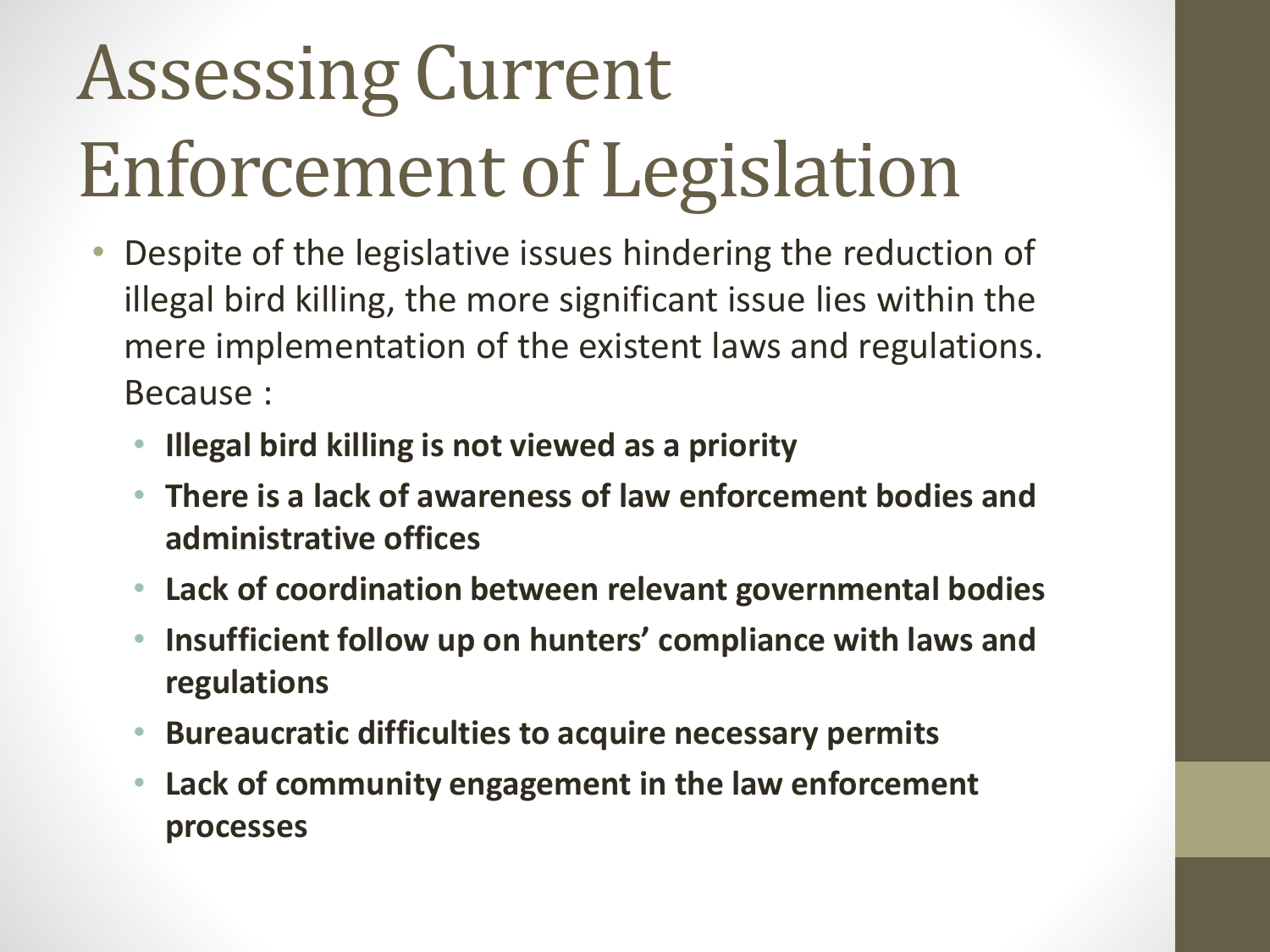#### Preliminary Recommendations

- **Unified law for hunting management**
- **Amendments to Law 4/1994 – Environmental Conservation Law**
	- The Environmental Conservation Law and/or its executive regulations should establish a *Hunting Management Unit* within NCS-EEAA, to be specialised with all matters relating to the hunting and trapping of migratory birds, acting as the Ministry of Environment's focal point for all correspondences with relevant parties. As well as deal with all of its inadequacies discussed above.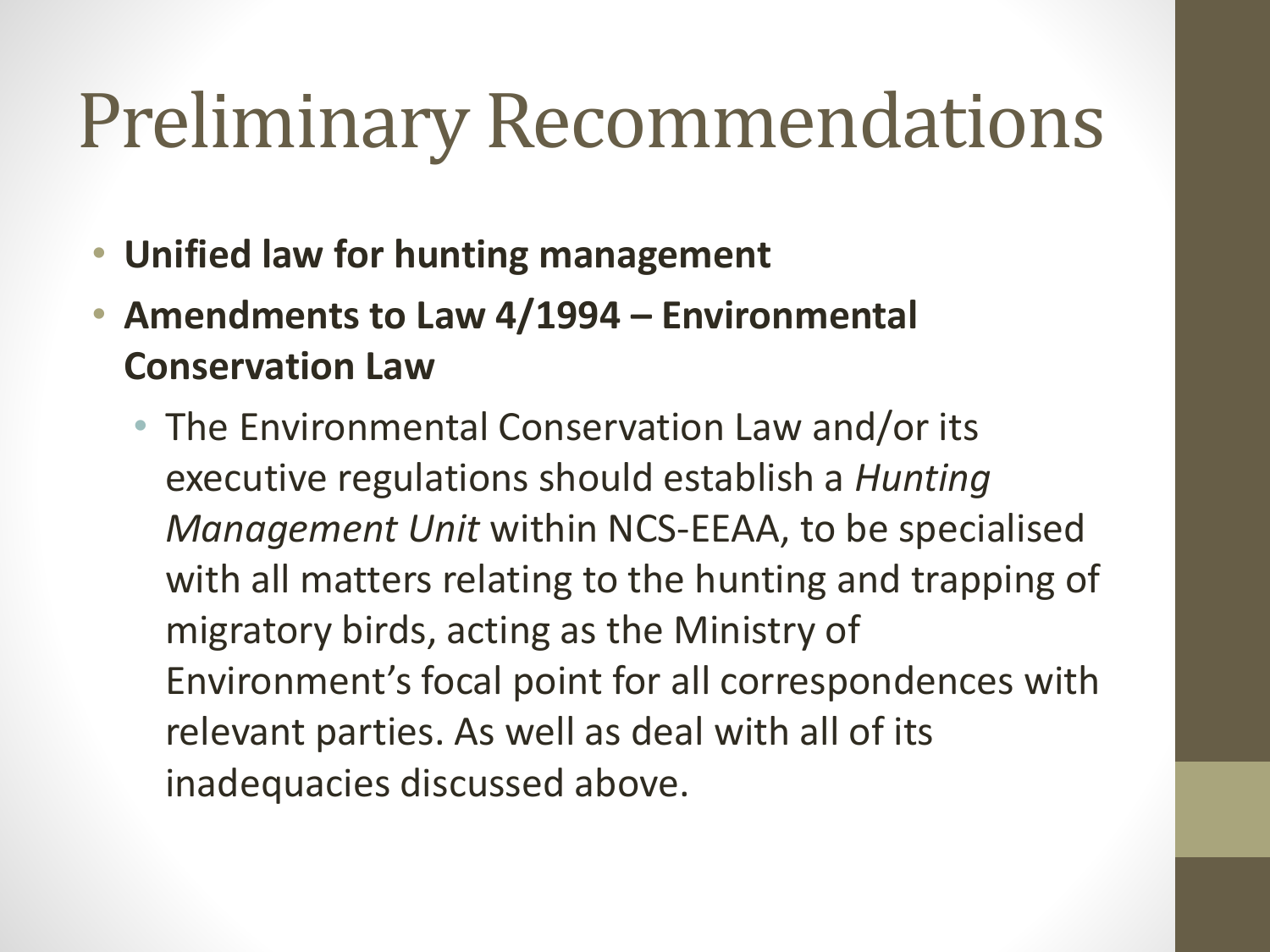#### Preliminary Recommendations

- **Amendments to annual hunting regulations (ministerial decree)**
	- Definitions for "livelihood purposes", as well as "sustainable," in reference to the trapping of birds.
	- Prohibit any form of hunting during spring season, as well as aggregate all the prohibited acts under one clear and concise list.
	- Coordinate with